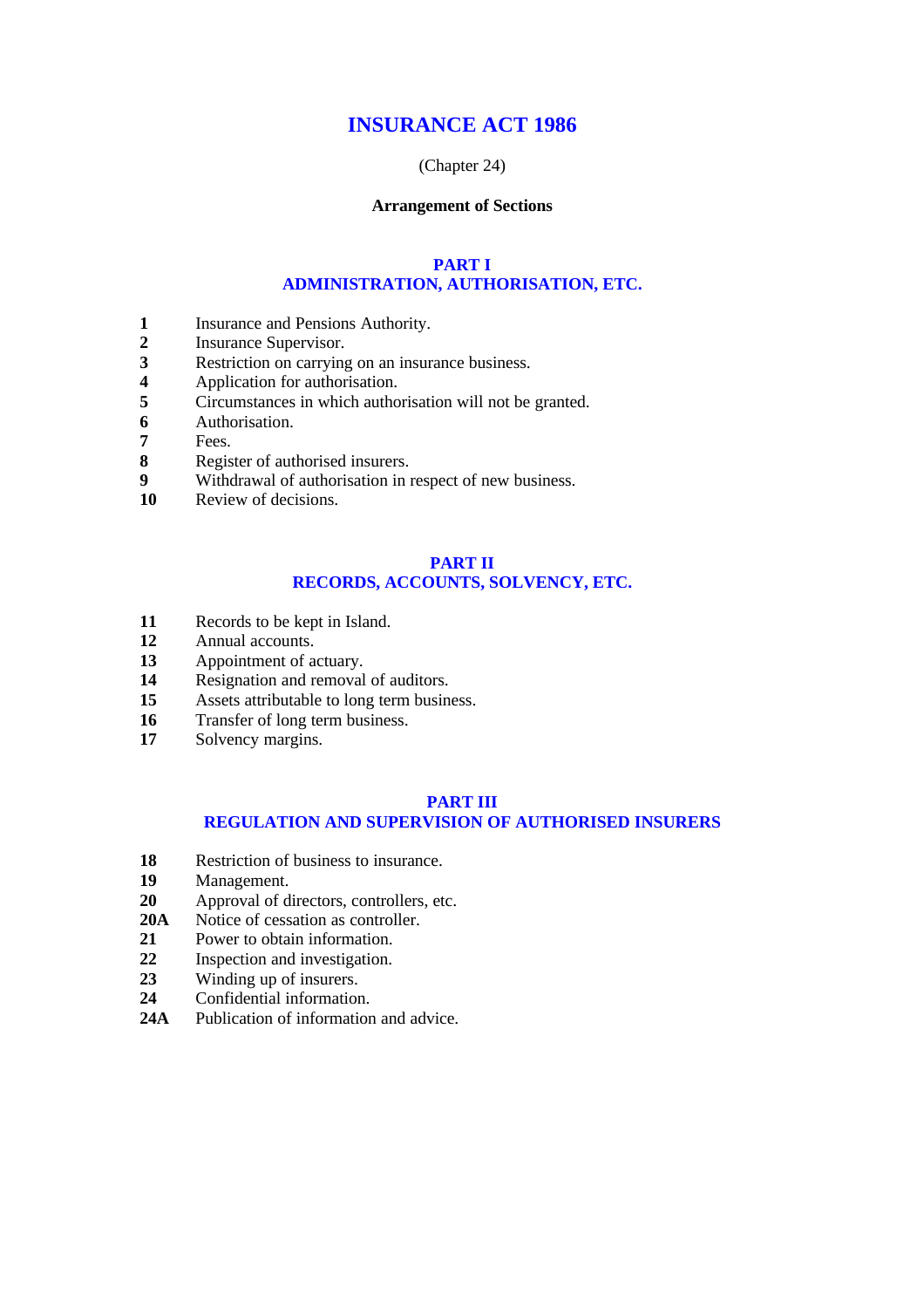# **PART IV GENERAL**

- 25 Insurers authorised outside the Island.<br>25A Continuation and discontinuation of ce
- **25A** Continuation and discontinuation of certain insurers.
- 26 Approved insurance exchange.<br>27 Insurance managers.
- **27** Insurance managers.
- **27A** Registration of insurance managers: fees.

# **PART V SUPPLEMENTARY**

- **28** Location of assets.
- 28A Injunctions.
- **28B** Restitution orders.
- **28C** Actions for damages.
- **28D** Applications of sections 28B and 28C.
- **29** Indemnity.
- 30 False statements, etc.<br>31 Offences.
- **31** Offences.
- 32 Regulations.<br>33 Financial pro
- **33** Financial provisions.
- **34** Interpretation.
- **35** Amendments.
- **36 [S 36 repealed by Statute Law Revision Act 1992 Sch 2.]**
- **37** Savings and transitional provisions.
- **38** Short title and commencement.

# **SCHEDULES**

- **Schedule 1 [Sch 1 repealed by Retirement Benefits Schemes Act 2000 Sch 3.]**<br>**Schedule 2** *Transfer of long term business.*
- Transfer of long term business.
- **Schedule 3** Insolvency and Winding Up.
- **Schedule 3A** Continuation and discontinuation of insurance companies.<br> **Schedule 4** Matters in respect of which regulations may be made under
- Matters in respect of which regulations may be made under section 32.
- **Schedule 5** Amendment of enactments.
- **Schedule 6 [Sch 6 repealed by Statute Law Revision Act 1992 Sch 2.]**
- **Schedule 7** Savings and transitional provisions.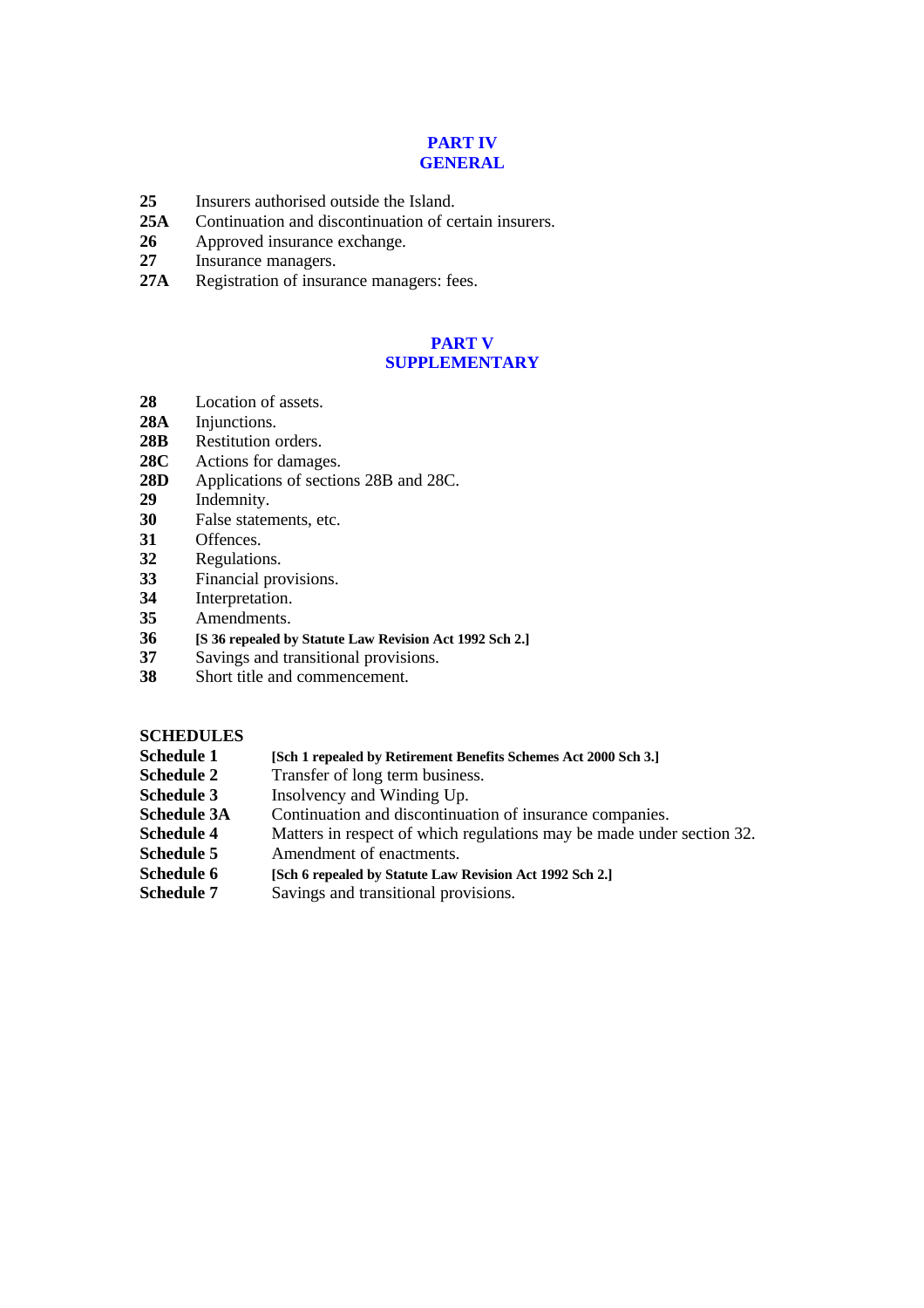Signed in Tynwald: 15<sup>th</sup> April 1986 Received Royal Assent: 10<sup>th</sup> July 1986 Announced to Tynwald: 17<sup>th</sup> June 1986 Passed: 17 June 1986

### **GENERAL NOTE: The maximum fines in this Act are as increased by the Criminal Justice (Penalties, Etc.) Act 1993 s 1.**

# **AN ACT**

**to make fresh provision for the regulation of persons carrying on insurance business; and for connected purposes.**

# **PART I ADMINISTRATION, AUTHORISATION, ETC.**

# *Administration*

| <b>Insurance and</b><br><b>Pensions</b><br><b>Authority</b>                    | 1              | The Insurance and Pensions Authority (in this Act referred to as 'the<br>(1)<br>Authority') shall exercise the functions conferred on it by this Act.<br>The Authority shall supervise the administration of this Act.<br>(2)<br>Schedule 1 of the Retirement Benefits Schemes Act 2000 shall have effect in<br>(3)<br>relation to the Authority and its functions under this Act.<br>[S 1 substituted by Retirement Benefits Schemes Act 2000 Sch 2.]                                                                                                                                                                                      |
|--------------------------------------------------------------------------------|----------------|---------------------------------------------------------------------------------------------------------------------------------------------------------------------------------------------------------------------------------------------------------------------------------------------------------------------------------------------------------------------------------------------------------------------------------------------------------------------------------------------------------------------------------------------------------------------------------------------------------------------------------------------|
| <b>Insurance</b><br><b>Supervisor</b>                                          | $\overline{2}$ | (1)<br>[Subs (1) repealed by Retirement Benefits Schemes Act 2000 Sch 3.]<br>The Supervisor shall act under the authority of the Authority for the purposes<br>(2)<br>of this Act.<br>[Subs (2) amended by SD610/96.]<br>Subject to any directions issued by the Authority, the Supervisor-<br>(3)<br>is charged with the general administration of this Act; and<br>(a)<br>shall exercise such other functions as are conferred on the Supervisor by<br>(b)<br>this Act.                                                                                                                                                                   |
|                                                                                |                | <b>Restriction on Insurance Businesses</b>                                                                                                                                                                                                                                                                                                                                                                                                                                                                                                                                                                                                  |
| <b>Restriction on</b><br>carrying on an<br><i>insurance</i><br><b>business</b> | 3              | Subject to subsection (3), no person shall carry on, nor hold himself out as<br>(1)<br>carrying on, an insurance business in or from the Island unless authorised to<br>do so under section 6.<br>Without prejudice to subsection $(1)$ , but subject to subsection $(3)$ , no company<br>(2)<br>shall carry on, nor hold itself out as carrying on, an insurance business outside<br>the Island unless authorised to do so under section 6.<br>Subsections $(1)$ and $(2)$ shall not apply to-<br>(3)<br>anything done by or on behalf of the Government;<br>(a)<br>a person who is the holder of a permit issued under section 25;<br>(b) |

(c) insurance business carried on by any underwriter or association of underwriters in or through an insurance exchange approved under section 26;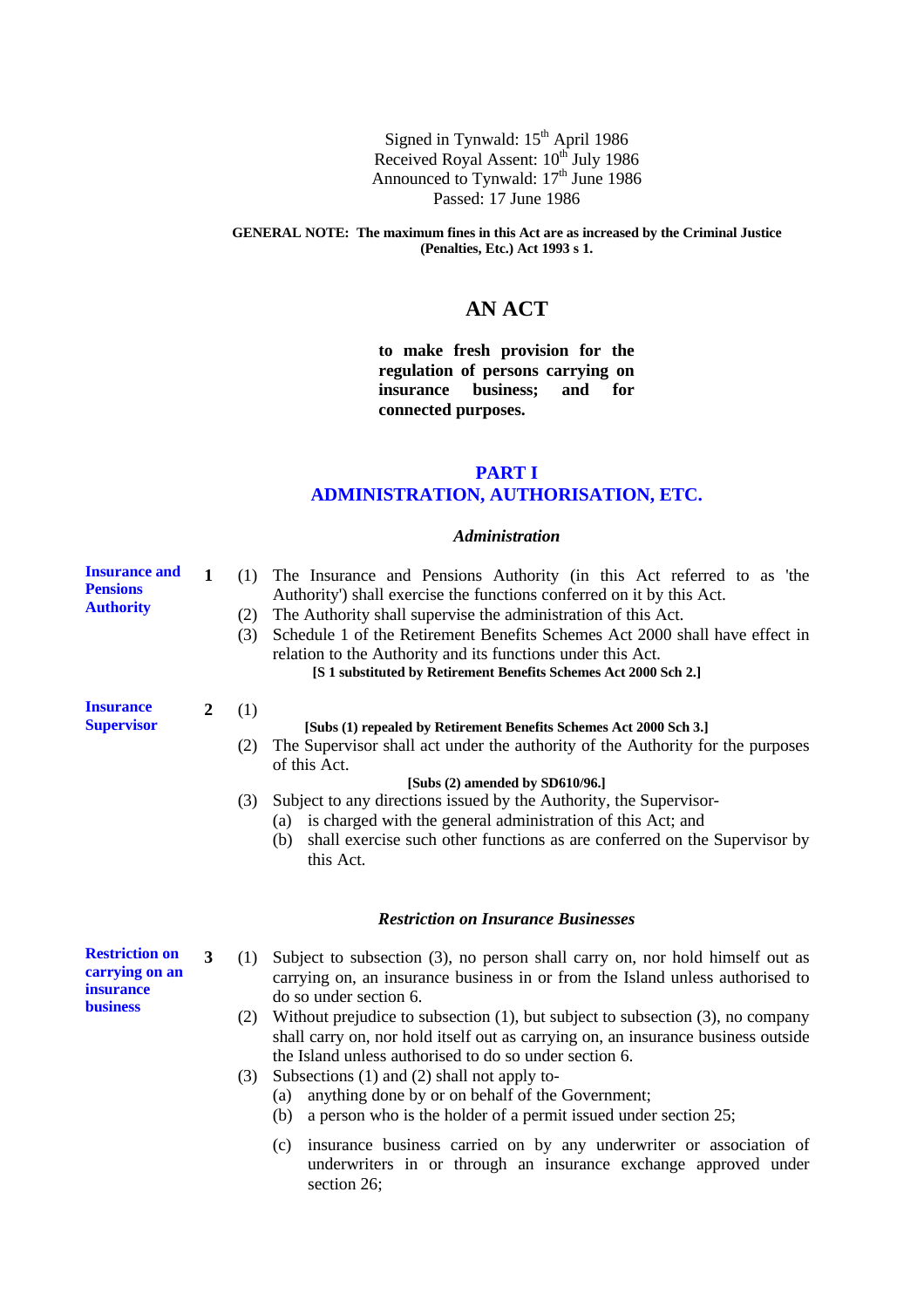|                                                                                    |                         | any person who is, or any class of insurance business which is exempted<br>(d)<br>by regulations.<br>A person who contravenes subsection $(1)$ or $(2)$ is guilty of an offence.<br>(4)                                                                                                                                                                                                                                                                                                                                                                                                                                                                                                                                                                                                                                                                                                                                                                                                                                                                                                                                                                             |
|------------------------------------------------------------------------------------|-------------------------|---------------------------------------------------------------------------------------------------------------------------------------------------------------------------------------------------------------------------------------------------------------------------------------------------------------------------------------------------------------------------------------------------------------------------------------------------------------------------------------------------------------------------------------------------------------------------------------------------------------------------------------------------------------------------------------------------------------------------------------------------------------------------------------------------------------------------------------------------------------------------------------------------------------------------------------------------------------------------------------------------------------------------------------------------------------------------------------------------------------------------------------------------------------------|
|                                                                                    |                         | <b>Authorisation</b>                                                                                                                                                                                                                                                                                                                                                                                                                                                                                                                                                                                                                                                                                                                                                                                                                                                                                                                                                                                                                                                                                                                                                |
| <b>Application for</b><br>authorisation                                            | $\overline{\mathbf{4}}$ | (1) Applications for authorisation to carry on an insurance business shall be made<br>in writing to the Supervisor.<br>An applicant shall provide the Supervisor with such documents and<br>(2)<br>information as may be-<br>(a) prescribed; or<br>(b) required by the Supervisor.                                                                                                                                                                                                                                                                                                                                                                                                                                                                                                                                                                                                                                                                                                                                                                                                                                                                                  |
| <b>Circumstances</b><br>in which<br><b>authorization</b><br>will not be<br>granted | 5                       | The Supervisor shall not authorise an applicant under section 6 if the applicant-<br>(a) is not a company; or<br>does not satisfy the Supervisor that the controller, directors and chief<br>(b)<br>executive (if any) of the applicant are fit and proper persons; or<br>does not satisfy the Supervisor that it has-<br>(c)<br>management in the Island; or<br>(i)<br>(ii) appointed a registered insurance manager in the Island,<br>with adequate experience of the insurance business carried on; or<br>does not comply with the criteria contained in directions issued by the<br>(d)<br>Authority.                                                                                                                                                                                                                                                                                                                                                                                                                                                                                                                                                           |
| <b>Authorisation</b>                                                               | 6                       | (1) In relation to every application for authorisation, the Supervisor shall, on<br>behalf of the Authority-<br>(a) authorise the applicant in writing to carry on, subject to such conditions<br>as he may impose, an insurance business; or<br>(b) refuse the application.<br>(2) Where an authorisation has been granted under subsection (1) the Supervisor<br>may, with the concurrence of the Authority, at any time-<br>(a) make such authorisation subject to conditions;<br>(b) vary or revoke any condition.<br>The Supervisor shall give written notice to the authorised insurer of any<br>(3)<br>decision to exercise the powers conferred by subsection (2) together with a<br>statement of reasons for the decision and, except where the Authority is of the<br>opinion that urgent action is necessary, such notice shall be served on the<br>insurer not less than 8 weeks before such powers are exercised.<br>(4) Subsection (3) shall not apply if the powers are exercised with the consent of<br>the insurer concerned.<br>(5) Any authorised insurer which contravenes any condition imposed under this<br>section is guilty of an offence. |
| <b>Fees</b>                                                                        | 7                       | (1) The prescribed fees shall be payable-<br>(a) by the applicant in respect of any grant of authorisation; and<br>(b) by each authorised insurer annually on such date in each year as may be<br>prescribed,<br>as the case may require.<br>(2) Any unpaid fee under subsection (1) (b) may be sued for by the Supervisor as<br>a civil debt due to him.                                                                                                                                                                                                                                                                                                                                                                                                                                                                                                                                                                                                                                                                                                                                                                                                           |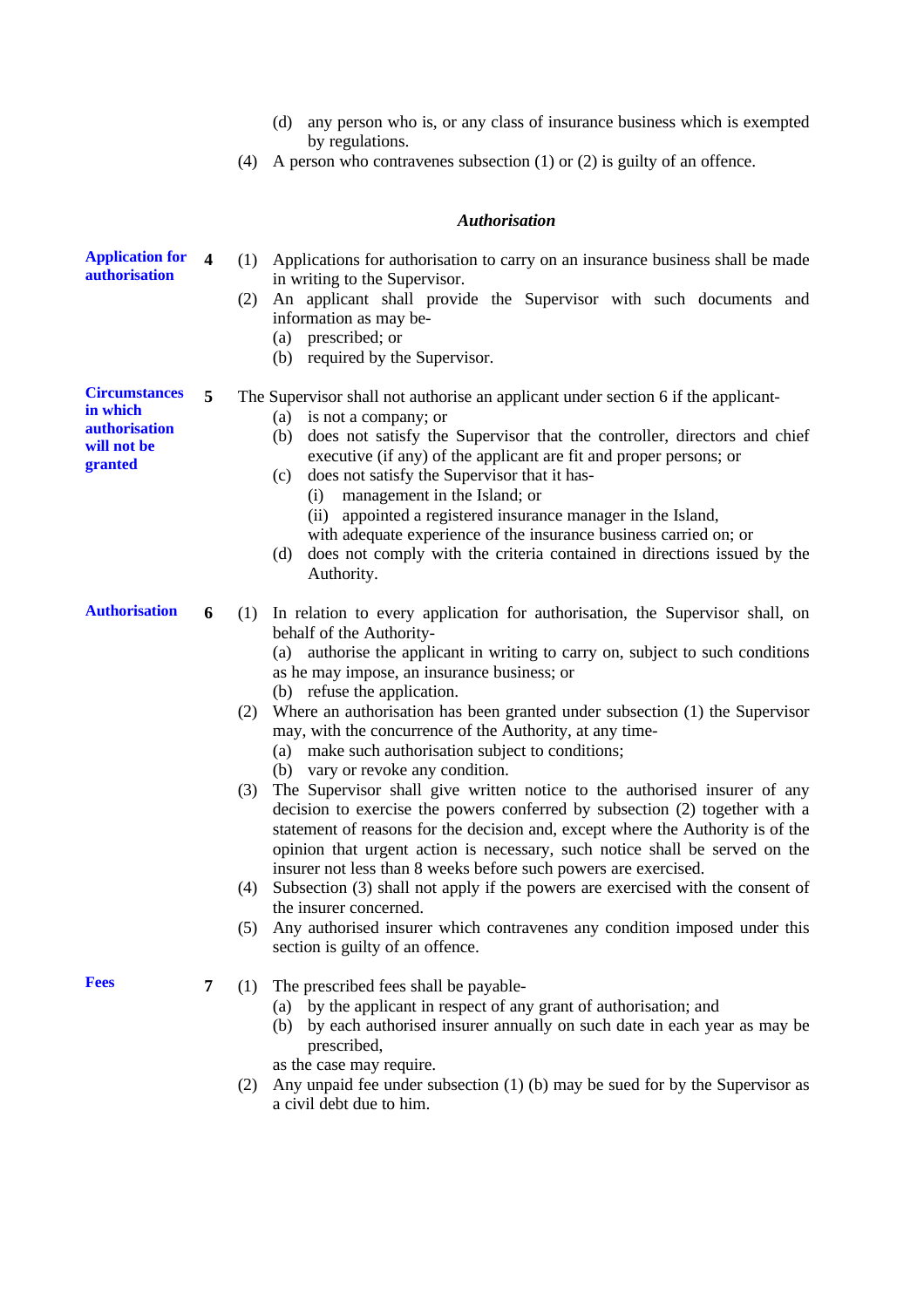**Register of authorised insurers**

**Withdrawal of authorisation in respect of new business**

- **8** (1) The Supervisor shall keep a register of authorised insurers in such form and containing such particulars as may be prescribed.
	- (2) The register shall be kept at the office of the Supervisor or such other place as may be prescribed.
	- (3) Any person shall be entitled to inspect the register during ordinary office hours and to take copies of any entry therein.
- **9** (1) The Supervisor may at any time, with the concurrence of the Authority, withdraw any authorisation, but only to the extent that the authorised insurer concerned shall cease to be authorised to effect new contracts of insurance.
	- (2) Withdrawal of authorisation under this section shall not prevent an insurer from effecting a contract of insurance in pursuance of a term of a subsisting contract of insurance.
	- (3) The Supervisor shall give written notice to the authorised insurer concerned of any decision to withdraw an authorisation together with a statement of reasons for the decision and, except where the Authority is of the opinion that urgent action is necessary, the notice shall be served on the insurer not less than 8 weeks before the withdrawal of authorisation.
	- (4) Subsection (3) shall not apply where the authorised insurer consents to the withdrawal of authorisation.
	- (5) Where any authorisation has been withdrawn under this section, the authorised insurer concerned shall, if required by the Supervisor, give notice of the withdrawal in such manner and to such persons as the Supervisor may require.
- **10** (1) The insurer on whom a notice is served under section 6(3) or 9(3) may, within 6 weeks from the date of service of the notice, make written or oral representations to the Treasury.
	- (2) In such case the Treasury shall consider any representations made in accordance with subsection (1).
	- (3) The Treasury shall, before the expiry of 8 weeks from the date of service of the notice, either confirm, vary or reverse the decision specified in the notice and shall-
		- (a) issue a direction to the Authority accordingly; and
		- (b) notify the insurer of its decision.
	- (4) The Authority shall comply with a direction given by the Treasury under subsection (3)(a).
	- (5) The decision of the Treasury under this section shall be final and conclusive.

# **PART II RECORDS, ACCOUNTS, SOLVENCY, ETC.**

- **11** (1) Notwithstanding section 1(6) to (8) of the Companies Act 1982, every authorised insurer shall cause its business records to be kept and maintained in the Island at such place as may be approved by the Supervisor.
	- (2) Any authorised insurer which fails to comply with subsection (1) shall be guilty of an offence.
	- (3) In this section, 'business records' includes the accounting, policy and claims records of the insurer.
- **12** (1) In their application to authorised insurers, the provisions of the Companies Acts 1931 to 1982 relating to accounts shall have effect subject to this Act and to regulations made under this Act.

**Review of decisions**

**Records to be kept in Island**

**Annual accounts**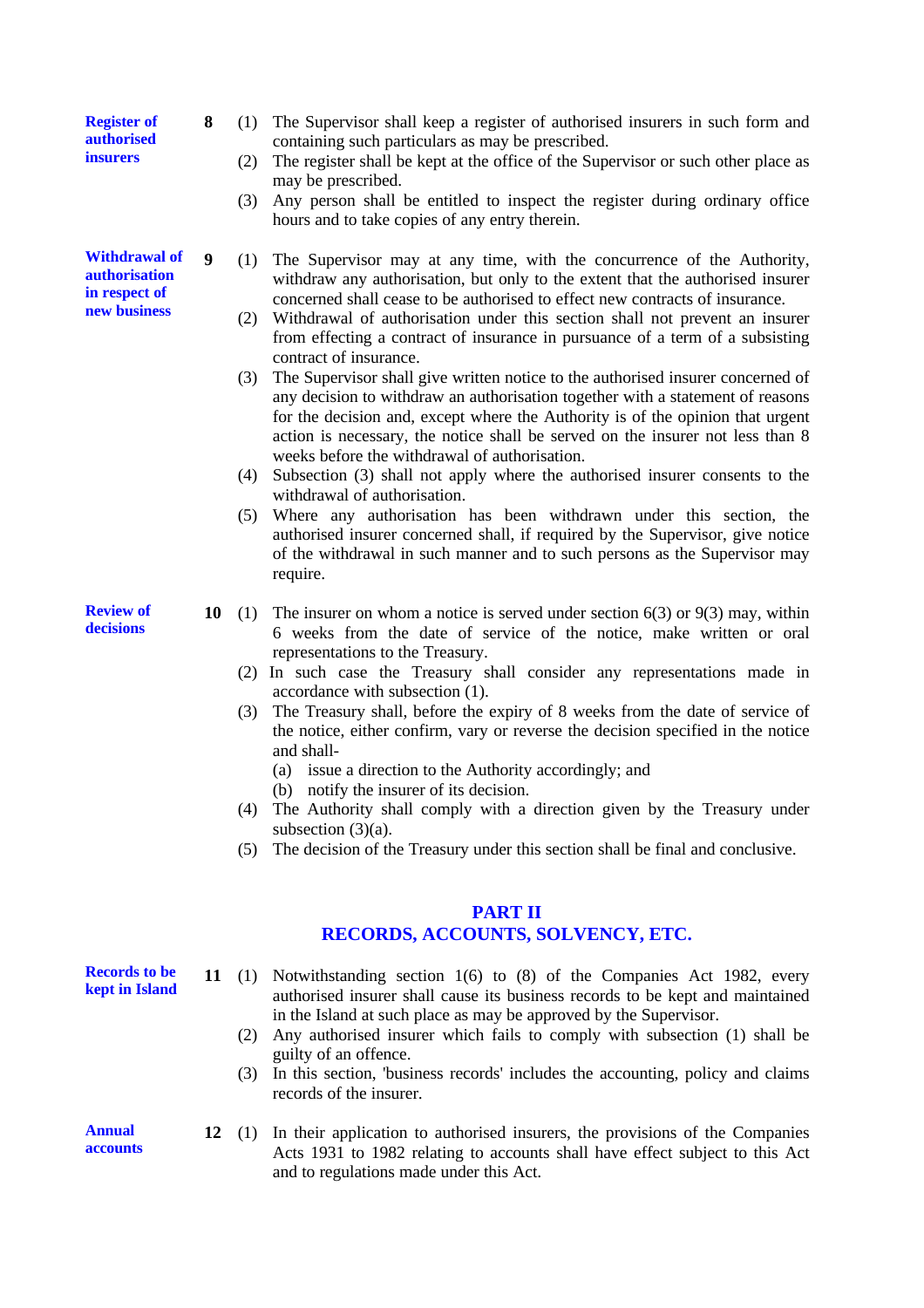- (2) A copy of the audited annual accounts shall be produced to the Supervisor within 21 days after the date of the meeting at which the accounts were approved by the board of directors and in any event within 6 months after the close of the year to which they relate.
- (3) In this section, 'annual accounts' means-
	- (a) the revenue or fund account for the year; and
	- (b) the profit and loss account for the year or, in the case of an insurer not trading for profit, an income and expenditure account for the year; and
	- (c) the balance sheet as at the end of the year,
	- in such forms as may be prescribed.
- (4) Such statements, reports, certificates and information as may be required by regulations made under this Act, or required by any other enactment to be annexed or attached to the annual accounts for any purpose shall be produced to the Supervisor at the same time as the annual accounts are submitted.
- (5) The Supervisor may, with the concurrence of the Authority, exempt in writing an insurer specified in the exemption from any provision contained in regulations made under this Act relating to accounts.
- (6) Subject to any exemption granted under subsection (5), any authorised insurer which fails to comply with subsection (2) or (4) shall be guilty of an offence.
- **13** (1) Any authorised insurer carrying on long term business shall appoint as actuary to the insurer a person who is qualified in accordance with subsection (2).
	- (2) A person shall be qualified for appointment under subsection (1) if-
		- (a) he-
			- (i) is a Fellow of the Institute of Actuaries;
			- (ii) is a Fellow of the Faculty of Actuaries; or
			- (iii) satisfies the Authority that he has some other actuarial qualification of similar standing; and
	- (b) the Authority is satisfied that he has experience that fits him to undertake the functions of an actuary under this Act.
		- **[Subs (2) substituted by Insurance (Amendment) Act 1993 s 1.]**
	- (3) Within 2 weeks of the making of any appointment under subsection (1), the insurer shall notify the Supervisor in writing of the appointment.
	- (4) Whenever an appointment under subsection (1) comes to an end the insurer shall-
		- (a) within 2 weeks, notify the Supervisor in writing of the termination of the appointment and the reason for the termination; and
		- (b) within 4 weeks, make a new appointment.
	- (5) If, on the expiry of the period referred to in subsection (4)(b), the insurer has failed to make a new appointment, it shall not effect any new long term insurance contracts until a new appointment is made.
	- (6) In subsection (5), 'long term insurance contracts' means contracts, the effecting or carrying out of which constitutes long term business.
	- (7) Any authorised insurer that contravenes subsection (5) shall be guilty of an offence.
- **14** (1) An authorised insurer shall give notice in writing to the Supervisor immediately it receives notice of any resolution intended to be moved at the insurer's annual general meeting to appoint as auditor a person other than the retiring auditor or providing expressly that a retiring auditor shall not be appointed.
	- (2) Where, for any reason, the appointment of an auditor comes to an end the insurer and the auditor shall, not more than 14 days after the termination, each give notice in writing to the Supervisor of the reasons for the termination.

**Appointment of actuary**

**Resignation and removal of auditors**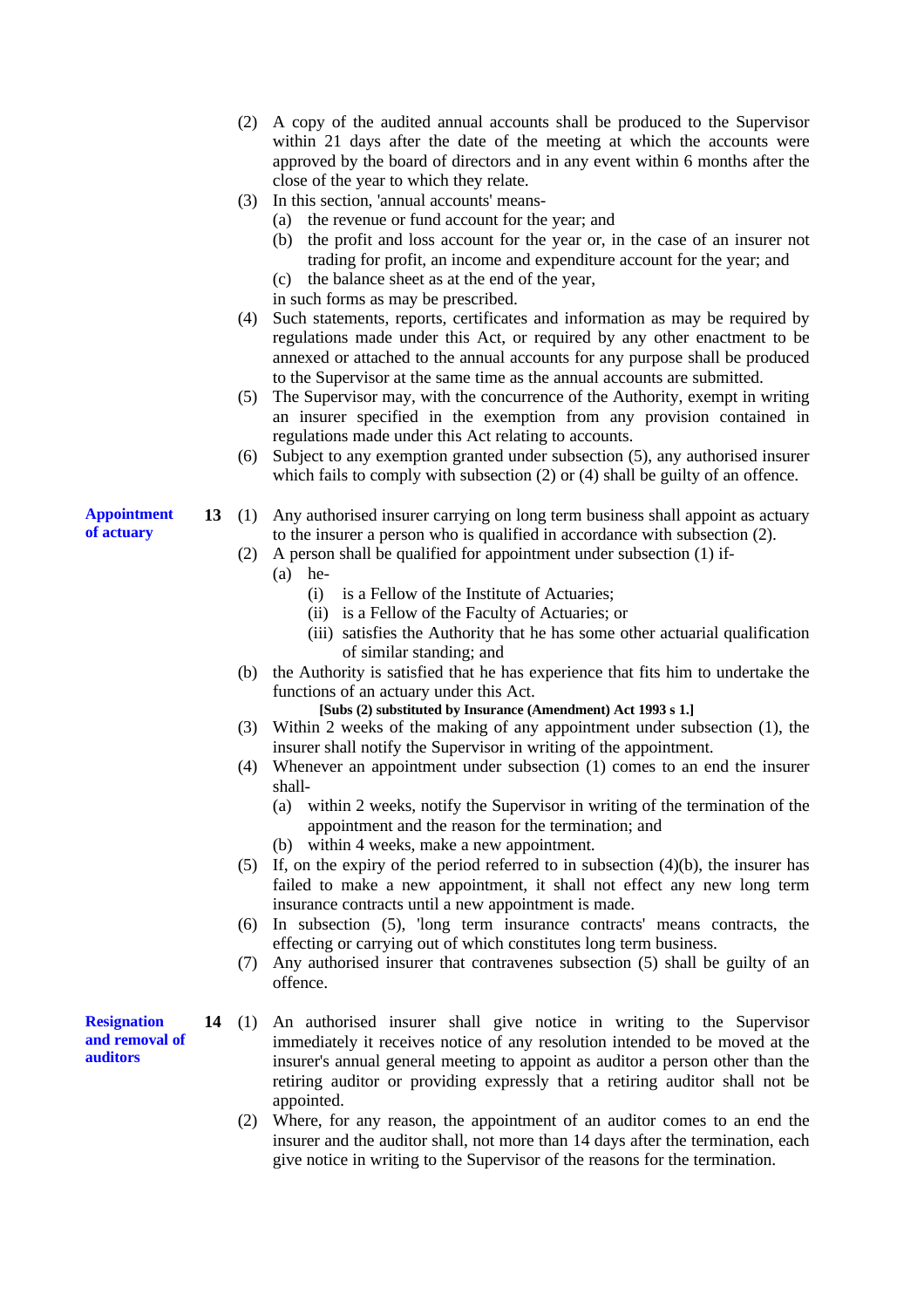**Assets attributable to long term business**

- **15** (1) Every authorised insurer carrying on long term business shall keep its accounts in respect of such business separate from any accounts kept in respect of any other business.
	- (2) All receipts of such an insurer's long term business shall be carried to, and form part of, a special fund with an appropriate name (in this Act referred to as a 'long term business fund').
	- (3) Such an insurer shall maintain books of account and other records such that-
		- (a) the assets in its long term business fund; and
		- (b) the liabilities of its long term business,
		- can be readily identified at any time.
	- (4) Subject to subsection (5), the assets in such an insurer's long term business fund shall be applicable only for the purposes of that business notwithstanding any arrangement for its subsequent repayment out of receipts of business other than long term business.
	- (5) The restriction imposed by subsection (4) shall not apply to so much of those assets as are certified by the actuary to the insurer to exceed the extent (as so certified) of the liabilities of the insurer's long term business.
	- (6) No transfer of assets from the long term business fund, other than a transfer in accordance with subsection (4), shall be effected without-
		- (a) the authority of a resolution of the directors of the insurer; and
		- (b) the written consent of the actuary to the insurer.
	- (7) Any mortgage, charge or lien shall be void to the extent to which it contravenes subsection (4).
	- (8) No such insurer shall declare or pay a dividend to any person other than a policy-holder unless-
		- (a) at a date within the year immediately preceding the declaration of the dividend, the value of the assets in its long term business fund as certified by the actuary to the insurer, exceeds the extent (as so certified) of the liabilities of the insurer's long term business; and
		- (b) the amount of such dividend shall not be such as to cause the margin of solvency of the insurer to fall below the amount required under section 17.
	- (9) Any insurer which contravenes any of subsections (1) to (4), (6) or (8) is guilty of an offence.
- **16** Schedule 2 shall have effect for the purposes of the transfer of the long term business carried on by an insurer to another insurer.
- **17** (1) Every authorised insurer shall maintain a margin of solvency of such amount as may be prescribed by or determined in accordance with regulations made for the purposes of this section.
	- (2) If the margin of solvency of an authorised insurer falls below such amount as may be prescribed by or determined in accordance with regulations made for the purposes of this section, the insurer shall at the request of the Supervisor submit to him a short-term financial scheme within 30 days of the request, or such longer period as the Supervisor may permit, and shall, if the Supervisor considers the scheme (or the scheme as previously modified) inadequate, propose modifications to it.
	- (3) Where an insurer is required to maintain separate margins in respect of long term and general business, subsection (2) shall have effect as if any reference to the margin of solvency of the insurer is a reference to the aggregate of those margins.
	- (4) A scheme submitted under subsection (2) may include proposals for-
		- (a) the appointment of a special manager acceptable to the Supervisor, and
		- (b) the discontinuance, either in whole or in part, of the insurer's business.

**Transfer of long term business**

**Solvency margins**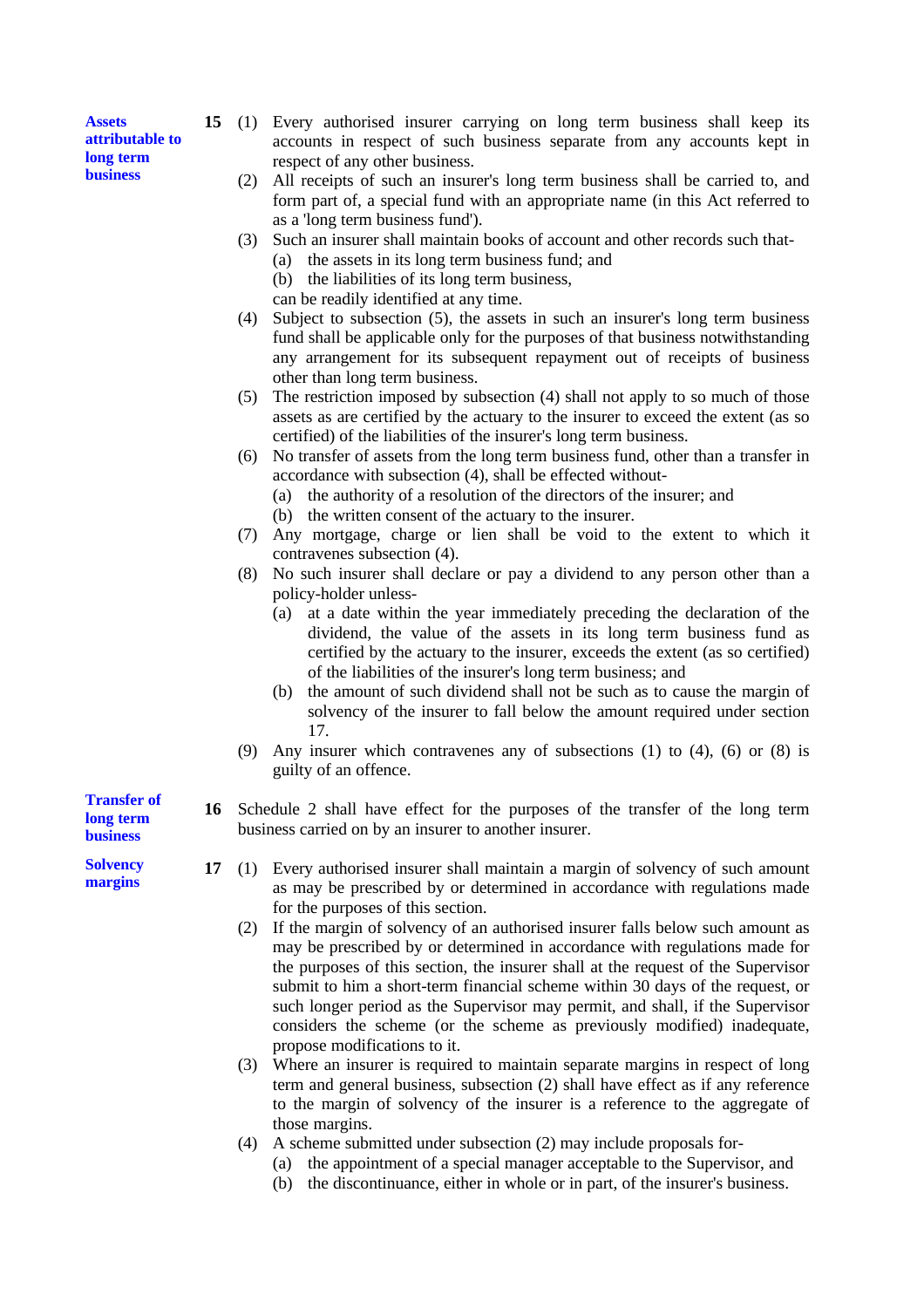- (5) An insurer shall give effect to any scheme accepted by the Supervisor.
- (6) If an authorised insurer is unable or fails to submit a scheme which is acceptable to the Supervisor, the insurer shall be deemed for the purposes of section 162 of the Companies Act 1931, to be unable to pay its debts.

# **PART III**

# **REGULATION OF AUTHORISED INSURERS**

| <b>Restriction of</b><br>business to<br>insurance    | 18               | An authorised insurer shall not carry on any activities, in the Island or elsewhere,<br>otherwise than in connection with or for the purpose of its insurance business.                                                                                                                                                                                                                                                                                                                                                                                                                                                                                                                                                                                                                                                                                                                                                                                                                                                                                                                                                                                                                                                                                                                                       |  |  |
|------------------------------------------------------|------------------|---------------------------------------------------------------------------------------------------------------------------------------------------------------------------------------------------------------------------------------------------------------------------------------------------------------------------------------------------------------------------------------------------------------------------------------------------------------------------------------------------------------------------------------------------------------------------------------------------------------------------------------------------------------------------------------------------------------------------------------------------------------------------------------------------------------------------------------------------------------------------------------------------------------------------------------------------------------------------------------------------------------------------------------------------------------------------------------------------------------------------------------------------------------------------------------------------------------------------------------------------------------------------------------------------------------|--|--|
| <b>Management</b>                                    |                  | 19 Every authorised insurer shall have-<br>management in the Island; or<br>(a)<br>appointed a registered insurance manager in the Island,<br>(b)<br>with adequate experience of the insurance business carried on.                                                                                                                                                                                                                                                                                                                                                                                                                                                                                                                                                                                                                                                                                                                                                                                                                                                                                                                                                                                                                                                                                            |  |  |
| <b>Approval of</b><br>directors,<br>controllers, etc | 20               | (1) No authorised insurer shall appoint a person as director or chief executive of<br>that insurer, nor shall a person become controller of, or insurance manager<br>for, an authorised insurer, unless-<br>a written notice containing such particulars as may be prescribed is<br>(a)<br>served on the Supervisor by-<br>in the case of a director or chief executive, the insurer; or<br>(i)<br>(ii) in the case of a controller or insurance manager, the proposed<br>controller or manager; and<br>either-<br>(b)<br>the Supervisor has, before the expiration of the period of 8 weeks<br>(i)<br>beginning with the date of service of the notice, notified it or, as the<br>case requires, him in writing that the Supervisor has no objection,<br><b>or</b><br>that period has elapsed without the Supervisor having served a<br>(ii)<br>written notice of objection.<br>A notice of objection under subsection (1) may be served on the ground that it<br>(2)<br>appears to the Supervisor that the person concerned is not a fit and proper<br>person to be a director, chief executive, controller of, or insurance manager<br>for, the insurer, and the Supervisor shall not be obliged to disclose to any<br>person any particulars of the ground on which he served the notice of<br>objection. |  |  |
| <b>Notice of</b><br>cessation as<br>controller       | <b>20A</b> $(1)$ | Where a person ceases to be the controller of an authorised insurer, a written<br>notice containing such particulars as may be prescribed shall be served on the<br>Supervisor within 14 days of such cessation by-<br>(a) the insurer; and<br>(b) the person ceasing to be the controller.<br>A person who fails to comply with subsection (1) shall be guilty of an<br>(2)<br>offence.<br>In any proceedings for an offence under subsection (1) the insurer shall have a<br>(3)<br>defence if it satisfies the court that it did not know that the person concerned<br>had ceased to be the controller.<br>[S 20A inserted by Insurance (Amendment) Act 1993 s 2.]                                                                                                                                                                                                                                                                                                                                                                                                                                                                                                                                                                                                                                         |  |  |
| <b>Power to</b><br>obtain<br><b>information</b>      | 21               | The Supervisor may require an authorised insurer to provide him, at specified<br>(1)<br>times or intervals, with information about specified matters relating to the<br>insurer being, if he so requires, information verified in a specified manner or                                                                                                                                                                                                                                                                                                                                                                                                                                                                                                                                                                                                                                                                                                                                                                                                                                                                                                                                                                                                                                                       |  |  |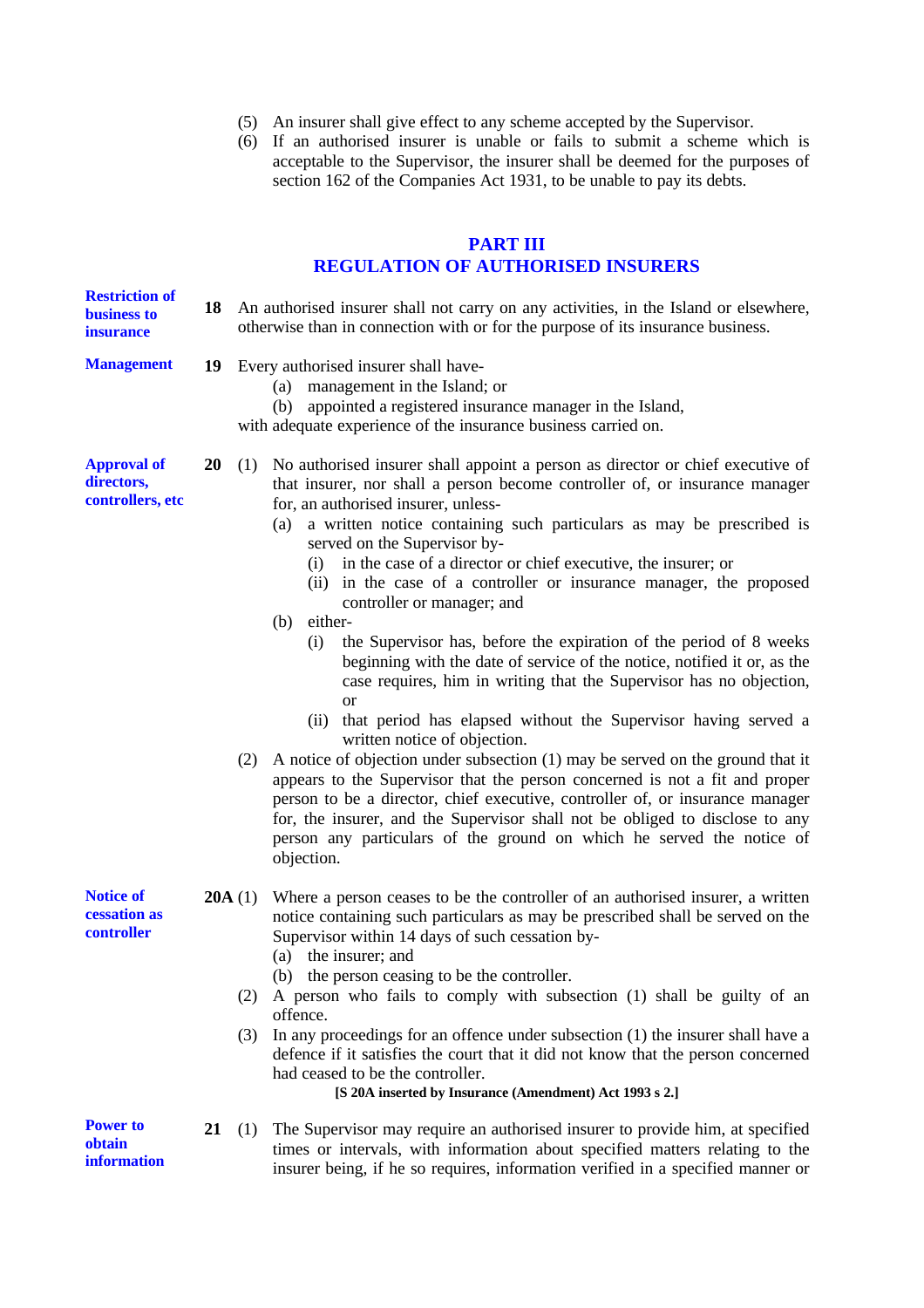provided in a specified form.

- (2) Where by virtue of subsection (1) the Supervisor has required an authorised insurer to provide information about specified matters and the insurer has failed to provide that information, the Supervisor may require the insurer's actuary, auditor, insurance manager or banker to provide such information about those matters as is within their knowledge.
- (3) The Supervisor may require an authorised insurer to produce, at such time and place as he may specify, such documents as he may specify.
- (4) Where by virtue of subsection (3) the Supervisor has power to require the production of any document from any authorised insurer, the Supervisor shall have the like power to require the production of that document from any person who appears to him to be in possession of it; but where any person from whom such production is required claims a lien on any document produced by him, the production shall be without prejudice to the lien.
- (5) Any power conferred by virtue of subsection (3) or (4) to require an authorised insurer or other person to produce any document shall include a power to take copies of it or extracts from it.
- (6) In this section and in section 22, references to the Supervisor shall include any person appointed by the Authority in writing.
- (7) Any person who fails to furnish information or to produce any document when required to do so by the Supervisor in accordance with this section, is guilty of an offence.
- (8) The powers conferred by this section and section 22 may be exercised in relation to an insurer whose authorisation has been withdrawn or surrendered, but shall not be exercised after that insurer has ceased to have any liability in respect of any contract of insurance which was entered into at a time when it was so authorised.
- **22** (1) The Supervisor may investigate the transactions and inspect the books, accounts and other documents of any authorised insurer.
	- (2) The Supervisor shall have every such power of entry and access as may be necessary for the purposes of subsection (1), and he may take possession of all such books, accounts and documents as, and for so long as, may be necessary for those purposes.
	- (3) The Supervisor shall exercise his right of entry and access under subsection (2) only during reasonable hours.
	- (4) The Supervisor may take copies of all books, accounts and documents in his possession for the purposes of an inspection and investigation under this section.
	- (5) Any person who wilfully obstructs the Supervisor acting in the execution of his powers under subsection (1), (2) or (3) is guilty of an offence.
	- (6) The powers provided by this section may be exercised in relation-
		- (a) to any person who is, on reasonable grounds, suspected by the Supervisor of carrying on or, of having carried on, insurance business contrary to this Act; or
		- (b) to a person whose authorisation or permit has expired or has been revoked or surrendered, but only in respect of insurance business carried on by that person before such expiry, revocation or surrender. **[Subs (6) added by Insurance (Amendment) Act 1993 s 3.]**

**Winding up of insurers 23** Schedule 3 shall have effect in relation to the insolvency and winding up of insurers.

**[S 23 amended by Insurance (Amendment) Act 1993 s 4.]**

**Inspection and investigation**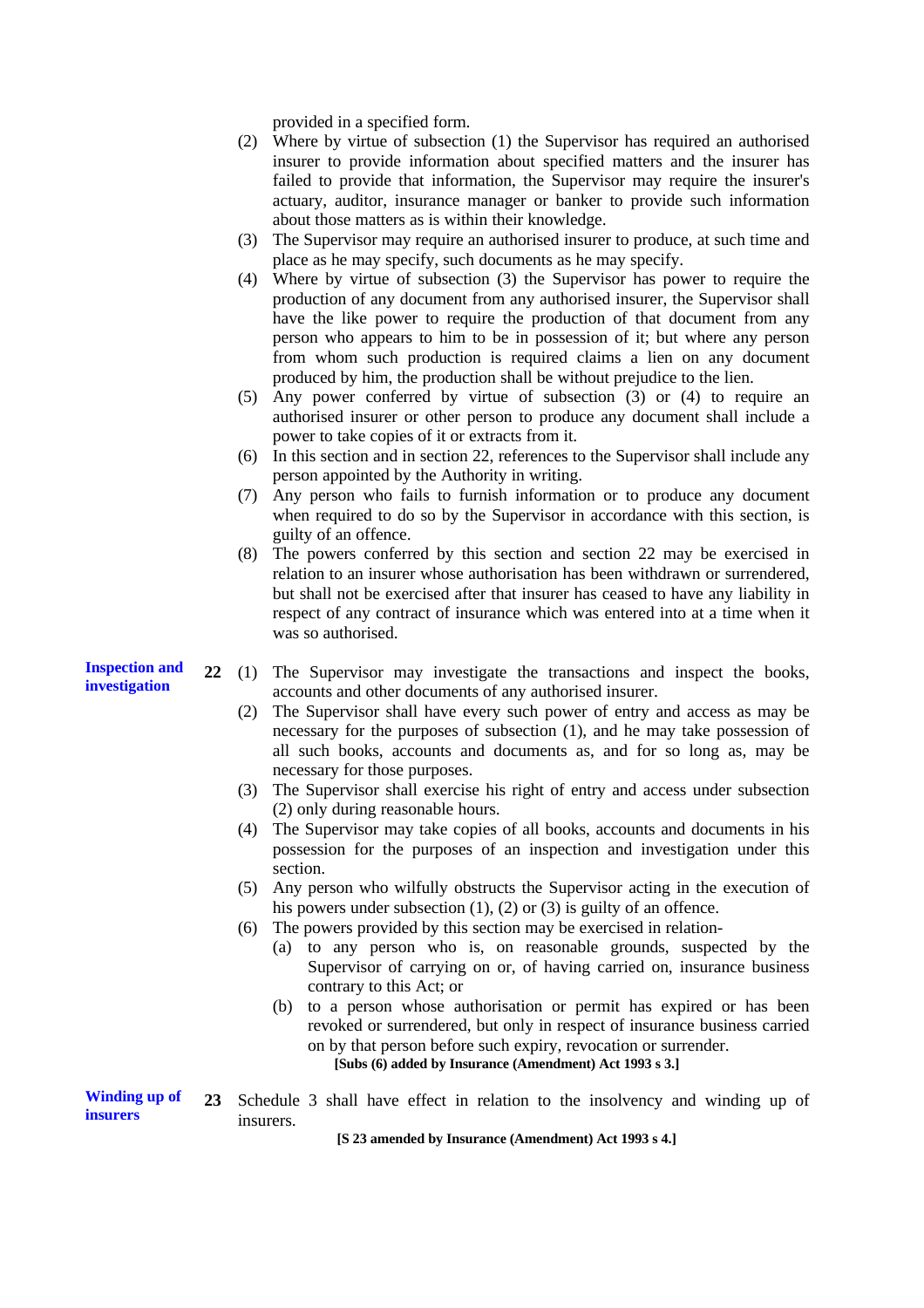**Confidential information**

**24** (1) Any person who communicates, or attempts to communicate, any information relating to the affairs of a particular policyholder of an insurer obtained by him by virtue of the powers conferred by section 21 or 22 except-

- (a) in so far as it is necessary for the discharge of his functions under this Act; or
- (b) with the consent of such policyholder,
- shall be guilty of an offence.
- (2) Without prejudice to subsection (1), any person who communicates, or attempts to communicate, any information relating to the affairs of any insurer obtained by him by virtue of the powers conferred by section 21 or 22 except-
	- (a) insofar as it is necessary for the discharge of his functions under this Act; or
	- (b) with the consent of such insurer; or
	- (bb) to the Financial Supervision Commission; or **[Para (bb) inserted by Investment Business Act 1991 Sch 2.]**
	- (c) to authorities which appear to the Supervisor to exercise in a country or territory outside the Island functions corresponding to those of the Authority and the Supervisor; or
	- (d) with a view to the institution of, or otherwise for the purposes of, any criminal proceedings, whether under this Act or otherwise,

shall be guilty of an offence.

- **Publication of 24A** (1) The Supervisor may publish information or give advice, or arrange for the publication of information or the giving of advice, in such form and manner as he considers appropriate with respect to-
	- (a) the operation of this Act and any public document made under it, including in particular the rights of any policyholders, the duties of insurers, insurance managers and any other person involved in the management or administration of an insurer, and the steps to be taken for enforcing those rights or complying with those duties;
	- (b) any other matters about which it appears to him to be desirable to publish information or give advice for the protection of policyholders or any class of policyholders.
	- (2) The Supervisor may offer for sale copies of information published under this section and may, if he thinks fit, make a reasonable charge for advice given under this section at any person's request.
	- (3) This section shall not be construed as authorising the disclosure of information the publication of which is prohibited under section 24 in any case in which it could not be disclosed apart from the provisions of this section.

**[S 24A inserted by Retirement Benefits Schemes Act 2000 Sch 2.]**

# **PART IV GENERAL**

**Insurers authorised outside the Island**

- **25** (1) Where the Supervisor, upon application by any person, is satisfied that-
	- (a) the person is carrying on any class of insurance business in the United Kingdom and in respect of that business has complied with the Insurance Companies Act 1982 (an Act of Parliament) as amended from time to time or any enactment of Parliament replacing that Act; or
	- (b) the person is carrying on or has carried on any class of insurance business in a country other than the Island and the United Kingdom, in accordance with the laws of the country,

he may issue a permit to that person.

**information and advice**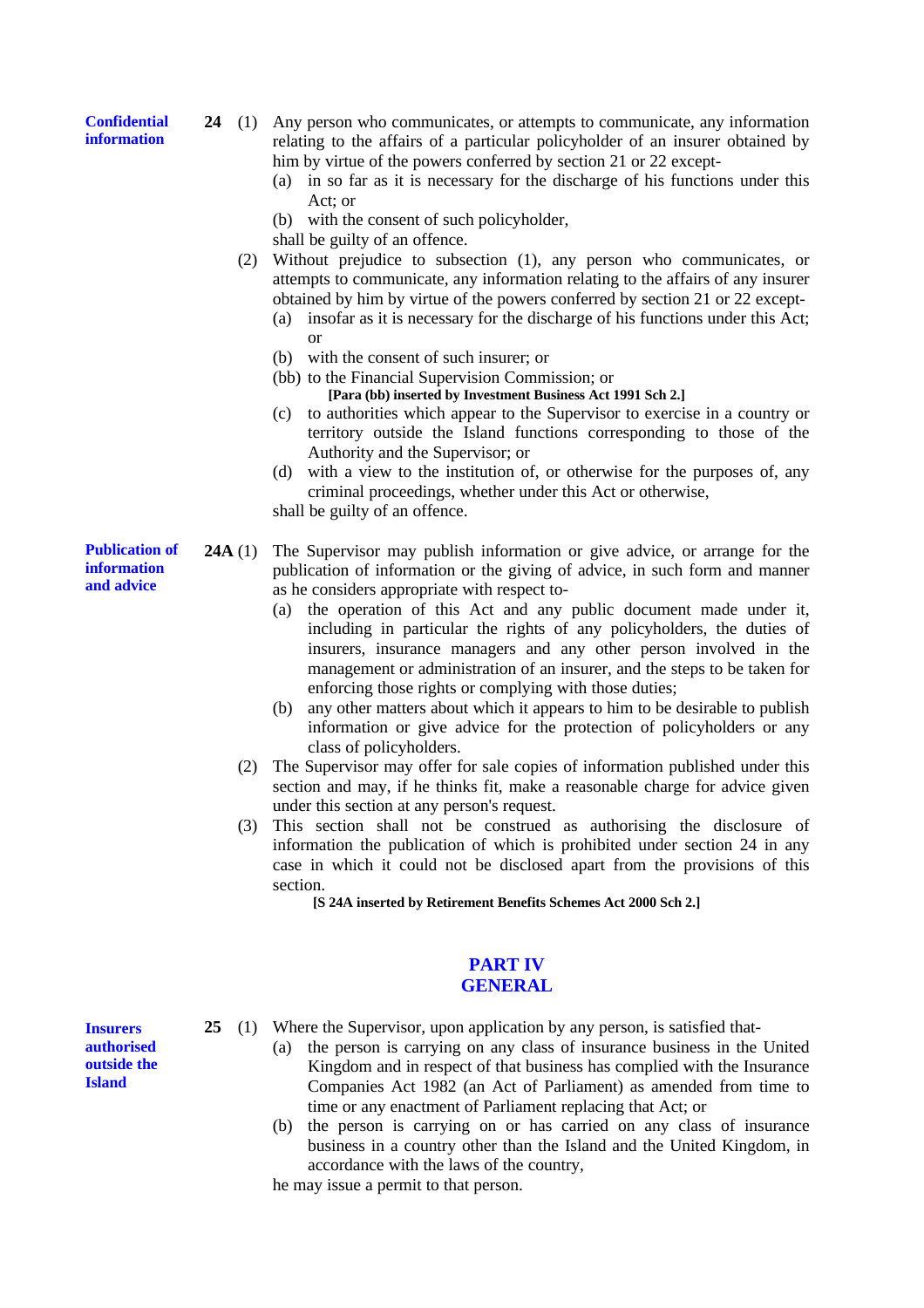|                                               |    | (2)                                                                                                                                     | Sections 4 (with the exception of subsection $(1)$ ), 7 to 10, 18 and 21 to 24<br>shall have effect, with the necessary modifications, in relation to applicants<br>for permits, permits, and persons who are the holders of permits issued under<br>this section as they apply to applicants for authorisation, authorisations, and<br>authorised insurers.<br>(3) Without prejudice to subsection (2), regulations may direct that any provision<br>of this Act or any regulations made under this Act shall apply to persons who<br>are the holders of permits issued under this section, subject to such<br>exceptions, adaptations and modifications as may be specified.                                                                                                                                                                                                                                                                                                                                                                                                                                                                                                                                                                                                                                                                                                                                                                                                                                                                                                                                                                                                                                                                                                                                                                                                                                                                                           |  |  |  |
|-----------------------------------------------|----|-----------------------------------------------------------------------------------------------------------------------------------------|--------------------------------------------------------------------------------------------------------------------------------------------------------------------------------------------------------------------------------------------------------------------------------------------------------------------------------------------------------------------------------------------------------------------------------------------------------------------------------------------------------------------------------------------------------------------------------------------------------------------------------------------------------------------------------------------------------------------------------------------------------------------------------------------------------------------------------------------------------------------------------------------------------------------------------------------------------------------------------------------------------------------------------------------------------------------------------------------------------------------------------------------------------------------------------------------------------------------------------------------------------------------------------------------------------------------------------------------------------------------------------------------------------------------------------------------------------------------------------------------------------------------------------------------------------------------------------------------------------------------------------------------------------------------------------------------------------------------------------------------------------------------------------------------------------------------------------------------------------------------------------------------------------------------------------------------------------------------------|--|--|--|
| <b>Continuation</b><br>and<br>discontinuation |    | 25A Schedule 3A shall have effect for the purposes set out in that Schedule.<br>[S 25A inserted by Insurance (Amendment) Act 1995 s 1.] |                                                                                                                                                                                                                                                                                                                                                                                                                                                                                                                                                                                                                                                                                                                                                                                                                                                                                                                                                                                                                                                                                                                                                                                                                                                                                                                                                                                                                                                                                                                                                                                                                                                                                                                                                                                                                                                                                                                                                                          |  |  |  |
| of certain<br><i>insurers</i>                 |    |                                                                                                                                         |                                                                                                                                                                                                                                                                                                                                                                                                                                                                                                                                                                                                                                                                                                                                                                                                                                                                                                                                                                                                                                                                                                                                                                                                                                                                                                                                                                                                                                                                                                                                                                                                                                                                                                                                                                                                                                                                                                                                                                          |  |  |  |
| <b>Approved</b><br>insurance<br>exchange      | 26 | (1)<br>(2)                                                                                                                              | The Supervisor may, with the consent of the Authority, approve an insurance<br>exchange which is established in accordance with regulations.<br>Regulations may direct that the provisions of this Act shall apply to any<br>underwriter or association of underwriters which carries on an insurance<br>business in or through an insurance exchange approved under subsection (1),<br>subject to such exceptions, adaptations and modifications as may be specified.                                                                                                                                                                                                                                                                                                                                                                                                                                                                                                                                                                                                                                                                                                                                                                                                                                                                                                                                                                                                                                                                                                                                                                                                                                                                                                                                                                                                                                                                                                   |  |  |  |
| <b>Insurance</b><br>managers                  | 27 | (1)<br>(2)<br>(3)<br>(4)<br>(5)<br>(6)                                                                                                  | No person shall act as an insurance manager for, or in relation to, an insurer,<br>unless that person-<br>is registered in a register to be kept by the Supervisor in accordance with<br>(a)<br>regulations and has paid to the Supervisor the prescribed fees; or<br>[Para (a) amended by Retirement Benefits Schemes Act 2000 Sch 2.]<br>(b) is exempted from registration by such regulations.<br>(1A) A registered insurance manager shall not carry on any activities, in the Island<br>or elsewhere, otherwise than in connection with or for the purpose of his<br>business as an insurance manager.<br>[Subs (1A) inserted by Financial Supervision Act 1988 Sch 2.]<br>An applicant for registration shall provide such documents and information as<br>may be required by the Supervisor.<br>Sections 9(3) to (5), 10, 19 to 22 and 24 shall apply, with the necessary<br>modifications, in relation to any person acting as an insurance manager as<br>they apply to an authorised insurer.<br>The Supervisor may if he thinks it proper to do so, and with the consent of the<br>Authority-<br>(a) refuse to register any applicant for registration;<br>(b) cancel any registration at any time.<br>Where a person carries on a business which in any respect is or in the opinion<br>of the Authority appears to be of a similar character to the business carried on<br>by an insurance manager, that person upon a declaration made by the<br>Authority in writing shall be subject to the provisions of this section and shall<br>be deemed to be acting as an insurance manager.<br>Any person who-<br>(a) contravenes subsection $(1)$ ; or<br>wilfully-<br>(b)<br>takes or uses any style, title or description which consists of or<br>(i)<br>includes the expression 'insurance manager' when he is not<br>registered; or<br>(ii) takes or uses any style, title or description falsely implying, or<br>otherwise pretends, that he is registered, |  |  |  |

shall be guilty of an offence.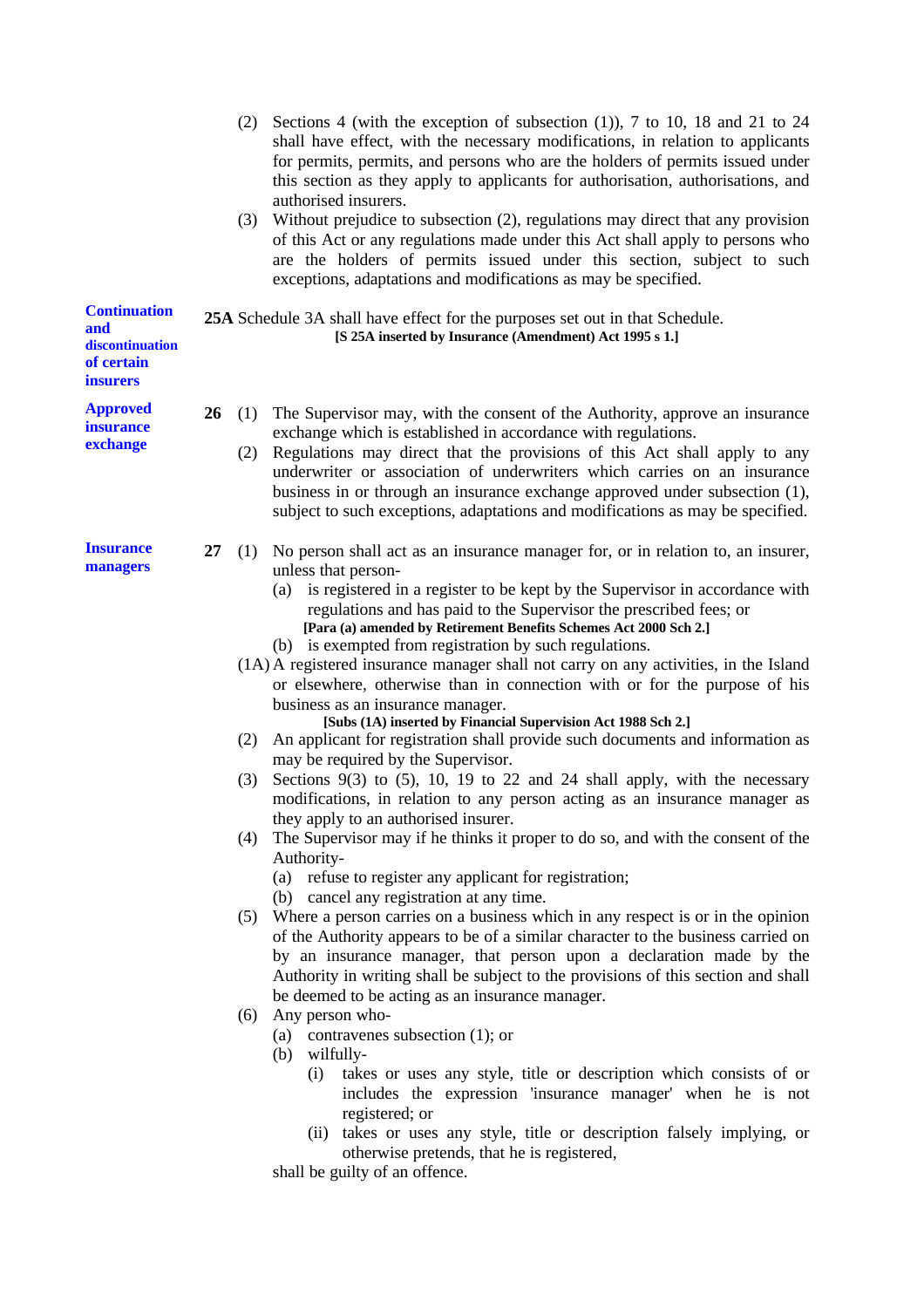#### **Registration of insurance managers: fees**

- **27A** (1) The prescribed fees shall be payable-
	- (a) by the applicant in respect of registration; and
	- (b) by each registered insurance manager annually on such date in each year as may be prescribed,
	- as the case may require.
	- (2) Any unpaid fee under subsection (1)(b) may be sued for by the Supervisor as a civil debt due to him.

**[S 27A inserted by Retirement Benefits Schemes Act 2000 Sch 2.]**

# **PART V SUPPLEMENTARY**

**28** (1) The Supervisor may direct an authorised insurer in writing, to maintain in the

**Injunctions Restitution orders** Island, or transfer to and keep in the custody of a bank specified in the direction, assets of the insurer of such value and description as may be directed. (2) No assets kept in the custody of a bank pursuant to a direction given under subsection  $(1)$  shall, so long as the direction is in force-(a) be removed from the bank; or (b) be made the subject of any mortgage, charge or lien, except with the prior written consent of the Supervisor. (3) Any person who fails to comply with a direction given under this section or who contravenes subsection (1), shall be guilty of an offence. (4) Any mortgage, charge or lien created by an authorised insurer in contravention of subsection (2) shall be void against the liquidator and any creditor of the insurer. **28A** (1) If on the application of the Authority, the High Court is satisfied-(a) that there is a reasonable likelihood that any person will contravene any provision of- (i) section 3, 6(5) or 27; or (ii) any regulations under this Act; (b) that any person has contravened any such provision and that there is a reasonable likelihood that the contravention will continue or be repeated; or (c) that any person has contravened any such provision and that there are steps that could be taken for remedying the contravention, the Court may grant an injunction restraining the contravention or, as the case may be, make an order requiring that person and any other person who appears to the Court to have been knowingly concerned in the contravention to take such steps as the Court may direct to remedy it. (2) Nothing in this section affects the right of any person other than the Authority to bring proceedings in respect of the matters to which this section applies. **[S 28A inserted by Financial Supervision Act 1988 Sch 2.] 28B** (1) Subject to section 28D, the High Court may, on the application of the Authority, make an order under subsection (2) if satisfied- (a) that profits have accrued to any person as a result of his contravention of any provision mentioned in section 28A(l)(a); or (b) that one or more policyholders have suffered loss or been otherwise adversely affected as a result of that contravention.

> (2) The Court may under this subsection order the person concerned to pay into Court, or appoint a receiver to recover from him, such sum as appears to the

**Location of assets**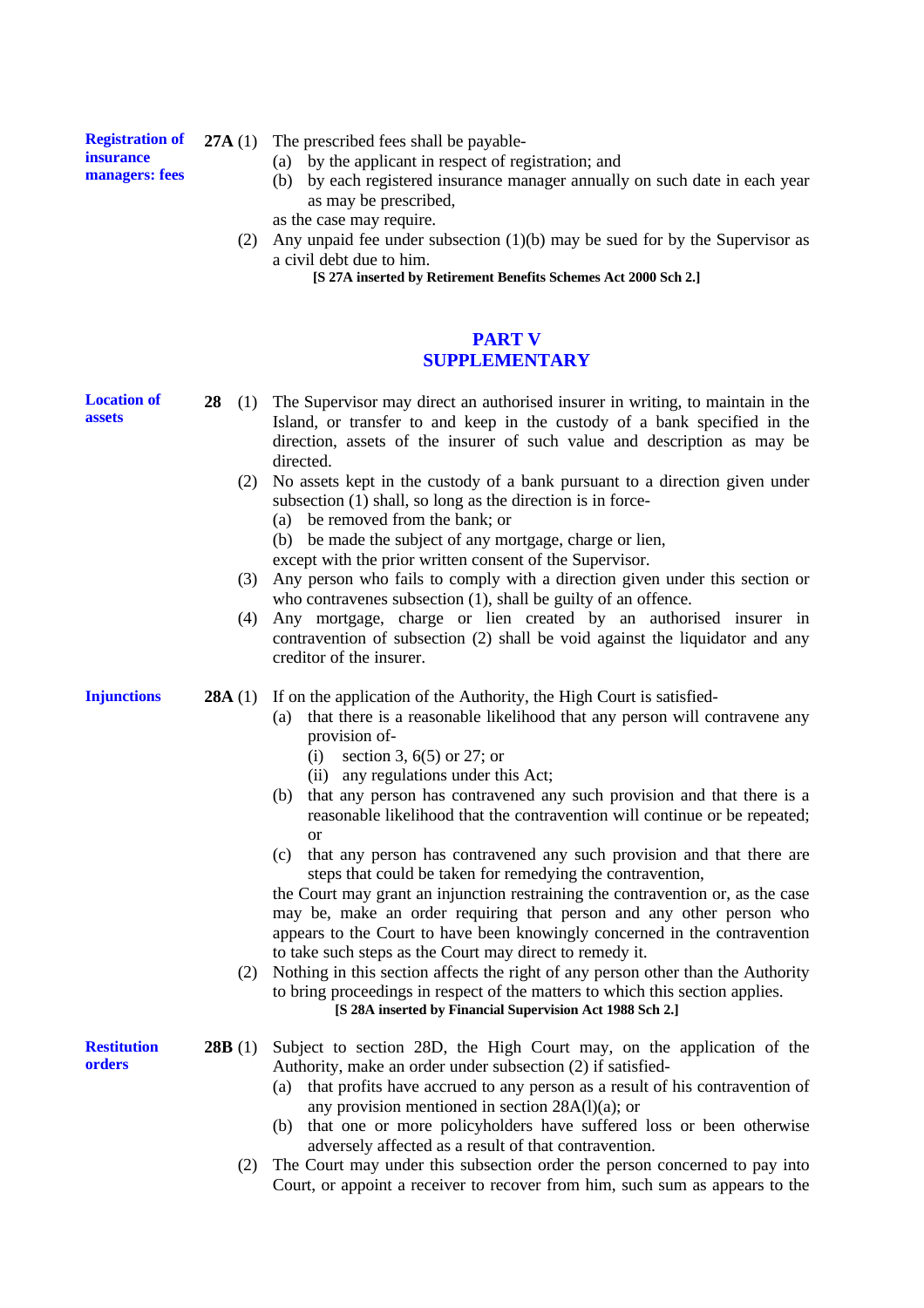Court to be just having regard-

- (a) in a case within subsection  $(1)(a)$ , to the profits appearing to the Court to have accrued;
- (b) in a case within subsection (1)(b), to the extent of the loss or other adverse effect; or
- (c) in a case within subsection  $(1)(a)$  and  $(b)$ , to the profits and to the extent of the loss or other adverse effect.
- (3) Any amount paid into Court by or recovered from a person in pursuance of an order under subsection (2) shall be paid out to such person or distributed among such persons as the Court may direct, being a person or persons appearing to the Court to have entered into transactions with that person as a result of which the profits mentioned in subsection (2)(a) have accrued to him or the loss or adverse effect mentioned in subsection (2)(b) has been suffered.
- (4) On an application under subsection (1) the Court may require the person concerned to furnish it with such accounts or other information as it may require for establishing whether any and, if so, what profits have accrued to him as mentioned in subsection  $(1)(a)$  and for determining how any amounts are to be paid or distributed under subsection (3); and the Court may require any such accounts or other information to be verified in such manner as it may direct.
- (5) Nothing in this section affects the right of any person other than the Authority to bring proceedings in respect of the matters to which this section applies. **[S28B inserted by Financial Supervision Act 1988 Sch 2.]**
- **28C** (1) Without prejudice to sections 28A and 28B, a contravention of-
	- (a) any conditions imposed under section 6;
	- (b) any regulations under this Act, shall, subject to section 28D, be actionable at the suit of a person who suffers loss as a result of the contravention subject to the defences and other incidents applying to actions for breach of statutory duty.
	- (2) Subsection (1) does not apply to a contravention of any condition or regulation relating to the financial resources of an insurer.
	- (3) No contravention to which subsection (1) applies shall invalidate any transaction.

#### **[S 28C inserted by Financial Supervision Act 1988 Sch 2.]**

**Applications of sections 28B and 28C 28D** Sections 28B and 28C shall apply only to contraventions in respect of activities which constitute investment business as defined in the Banking Act 1975. **[S 28D inserted by Financial Supervision Act 1988 Sch 2.]**

**Indemnity 29** The Treasury, the Authority and the Supervisor shall not, nor shall any member, officer or person acting pursuant to any authority conferred by the Treasury, the Authority or the Supervisor, as the case may be, be liable in damages for, or in respect of, any act or matter done or omitted to be done in good faith in the exercise, or purported exercise, of the functions conferred by or under this Act or any regulations made under this Act.

### **[S 29 amended by Retirement Benefits Schemes Act 2000 Sch 2.]**

**30** Any person who-

**False statements**

- (a) causes or permits to be included in any book or document provided or produced to the Supervisor, a statement which he knows to be false in a material particular or recklessly causes or permits to be so included any statement which is false in a material particular; or
	- (b) in purported compliance with any provision of this Act or a requirement imposed under any such provision, provides information which he knows to

**Actions for damages**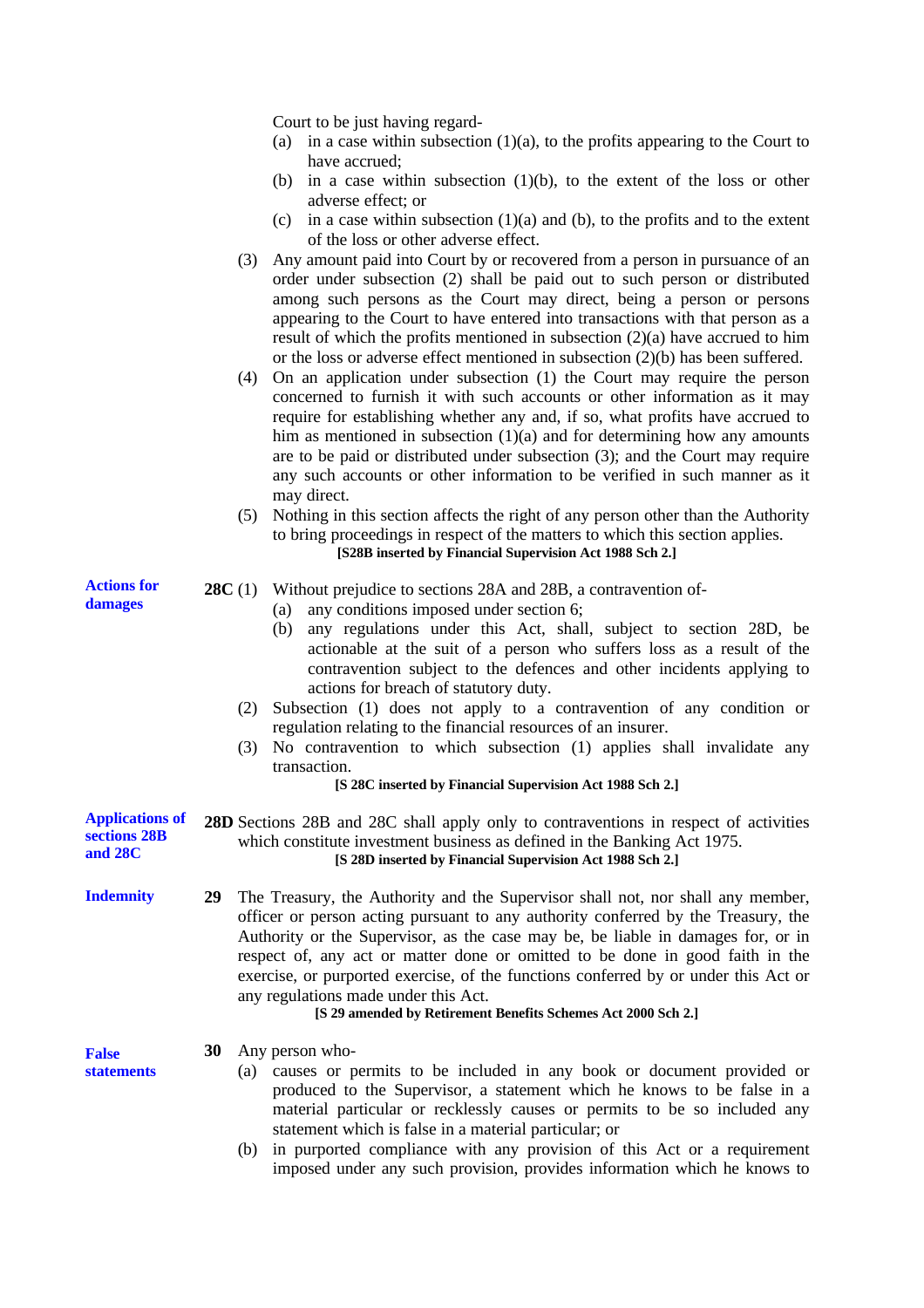be false in a material particular or recklessly provides information which is false in a material particular, is guilty of an offence.

**Offences**

- **31** (1) Any person guilty of an offence under any provision of this Act or regulations made under this Act shall be liable-
	- (a) on summary conviction, to a fine not exceeding £5,000 or to a term of imprisonment not exceeding 6 months, or to both;
	- (b) on conviction on information, to a fine or to a term of imprisonment not exceeding 2 years, or to both.
	- (2) Where an offence under this Act committed by a body corporate is proved to have been committed with the consent or connivance of, or to be attributable to any neglect on the part of, any director, chief executive, manager, secretary or other similar officer of the body corporate or any person who was purporting to act in such capacity, he, as well as the body corporate, shall be guilty of that offence and liable to be proceeded against and punished accordingly.
	- (3) No person shall be prosecuted for an offence under this Act without the consent of the Attorney General.
- **32** (1) The Treasury may make such regulations as it considers are necessary or desirable to carry this Act into effect and, without prejudice to the generality of that power, such regulations may provide for any of the matters mentioned in Schedule 4.
	- (2) Before making any regulations under this section the Treasury shall consult with the Authority and such other organisations and persons as appear to it to be likely to be affected by the proposed regulations.
	- (3) Regulations under this Act shall be laid before Tynwald as soon as practicable after the making thereof, and if Tynwald at the sitting before which such regulations are so laid resolves that the regulations shall be annulled, the regulations shall thereupon cease to have effect.
	- **33** (1) The expenses incurred for the purposes of this Act by the Treasury, the Authority and the Supervisor shall be defrayed out of moneys provided by Tynwald.
		- (2) Any fees payable to the Supervisor under this Act shall form part of the General Revenue of the Island.

#### **Interpretation 34** In this Act-

**'actuary to the insurer'** means the person appointed as such in accordance with section 13:

**'associate'** means, in relation to any person-

- (a) the wife or husband or minor son, step-son, daughter or step-daughter of that person;
- (b) any company of which that person is a director;
- (c) any person who is an employee or partner of that person;
- (d) if that person is a body corporate-
	- (i) any director of that body;
	- (ii) any subsidiary of that body;
	- (iii) any holding company of that body;
	- **[Subpara (iii) substituted by Insurance (Amendment) Act 1993 s 5.]**
	- (iv) any subsidiary of that holding company;
		- **[Subpara (iv) added by Insurance (Amendment) Act 1993 s 5.]**
	- (v) any director or employee of any such holding company or subsidiary;

**Regulations**

**Financial provisions**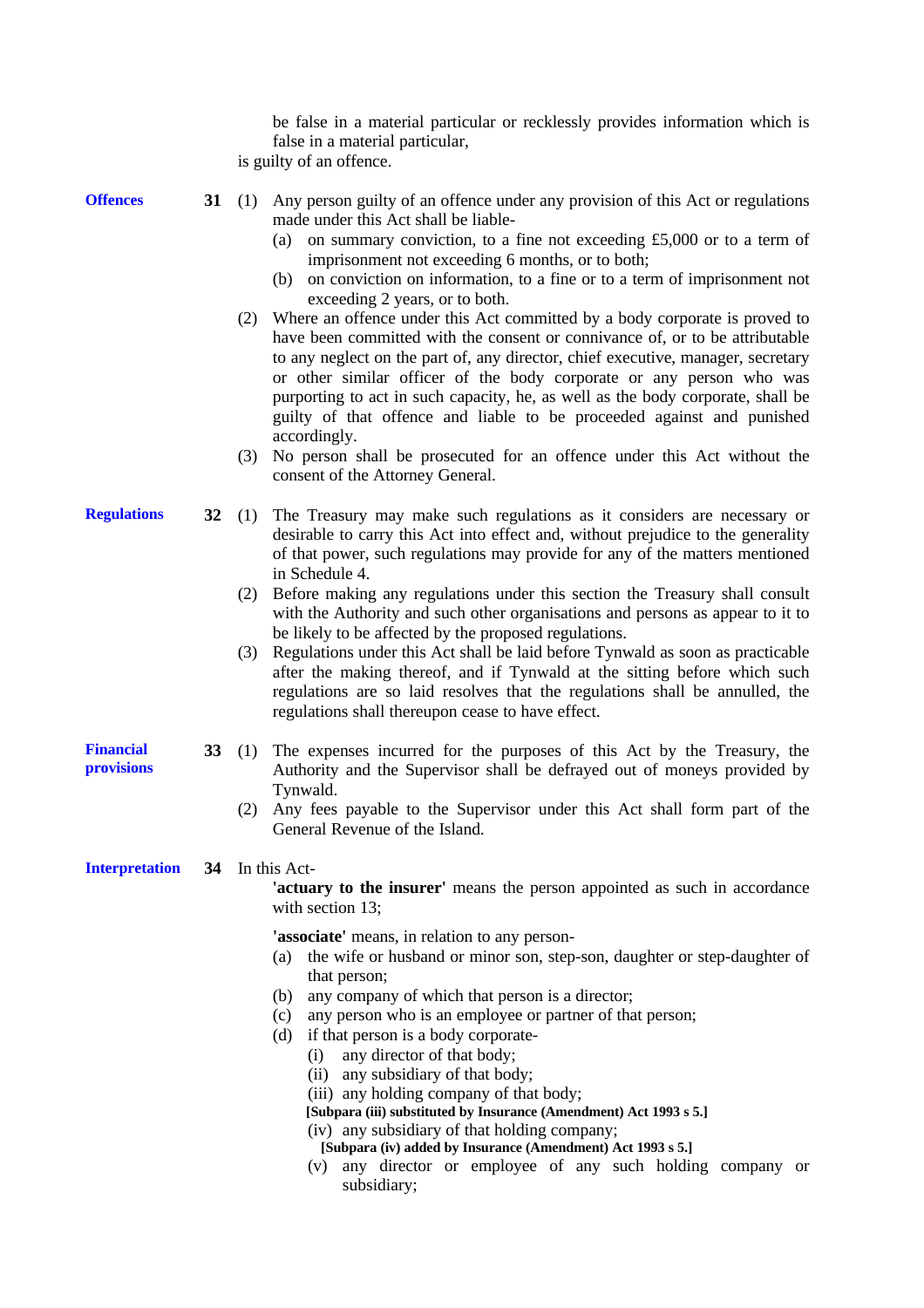#### **[Subpara (v) added by Insurance (Amendment) Act 1993 s 5.]**

**'authorised'** in relation to an insurer means authorised under section 6 to carry on an insurance business, and **'authorisation'** shall be construed accordingly;

**'the Authority'** has the meaning given by section 1(2); **[Definition of 'the Authority' amended by SD610/96.]**

'**chief executive'** means, in relation to an authorised insurer, an employee of such insurer, who, either alone or jointly with others, is responsible under the immediate authority of the directors for the conduct of the whole of the insurance business of that insurer;

**'company'** means a company formed and registered under the Companies Act 1931 or an existing company within the meaning of that Act;

'**conditions'** includes restrictions;

**'contract of insurance'** includes any contract the effecting of which constitutes the carrying on of insurance business;

**'controller'** means a person-

- (a) in accordance with whose directions or instructions the directors of an authorised insurer are accustomed to act; or
- (b) who either alone or with any associate or associates is entitled to exercise, or control the exercise of, one-third or more of the voting power at any general meeting of an authorised insurer;

'director' means any person appointed as a director of any body corporate and includes-

- (a) any person occupying the position of director by whatever name called;
- (b) any person in accordance with whose directions or instructions one or more of the appointed directors are accustomed to act unless the appointed director or directors are accustomed so to act by reason only that they do so on advice given by that person in a professional capacity;

**'insurance'** includes assurance and reinsurance;

**'insurance business'** means the business of effecting or carrying out of contracts of insurance and includes-

- (a) the effecting or carrying out by a person of contracts for fidelity bonds, performance bonds, administration bonds, bail bonds or customs bonds or similar contracts of guarantee, being contracts effected by way of business (and not merely incidentally to some other business carried out by the person effecting them) in return for the payment of one or more premiums;
- (b) the effecting or carrying out of tontines;
- (c) the effecting or carrying out, by a body that carries on business which is insurance business apart from this paragraph, of capital redemption contracts;
- (d) the effecting or carrying out of contracts to pay annuities on human life;
- (e) the effecting or carrying out of contracts that include provisions of insurance or that include options to enter into contracts of insurance;

**'insurance manager'** means a person, not being an employee of an insurer, who-

- (a) provides management services for one or more insurers; or
- (b) holds himself out as a manager in relation to one or more insurers,
- but does not include the keeping of insurance business accounts for an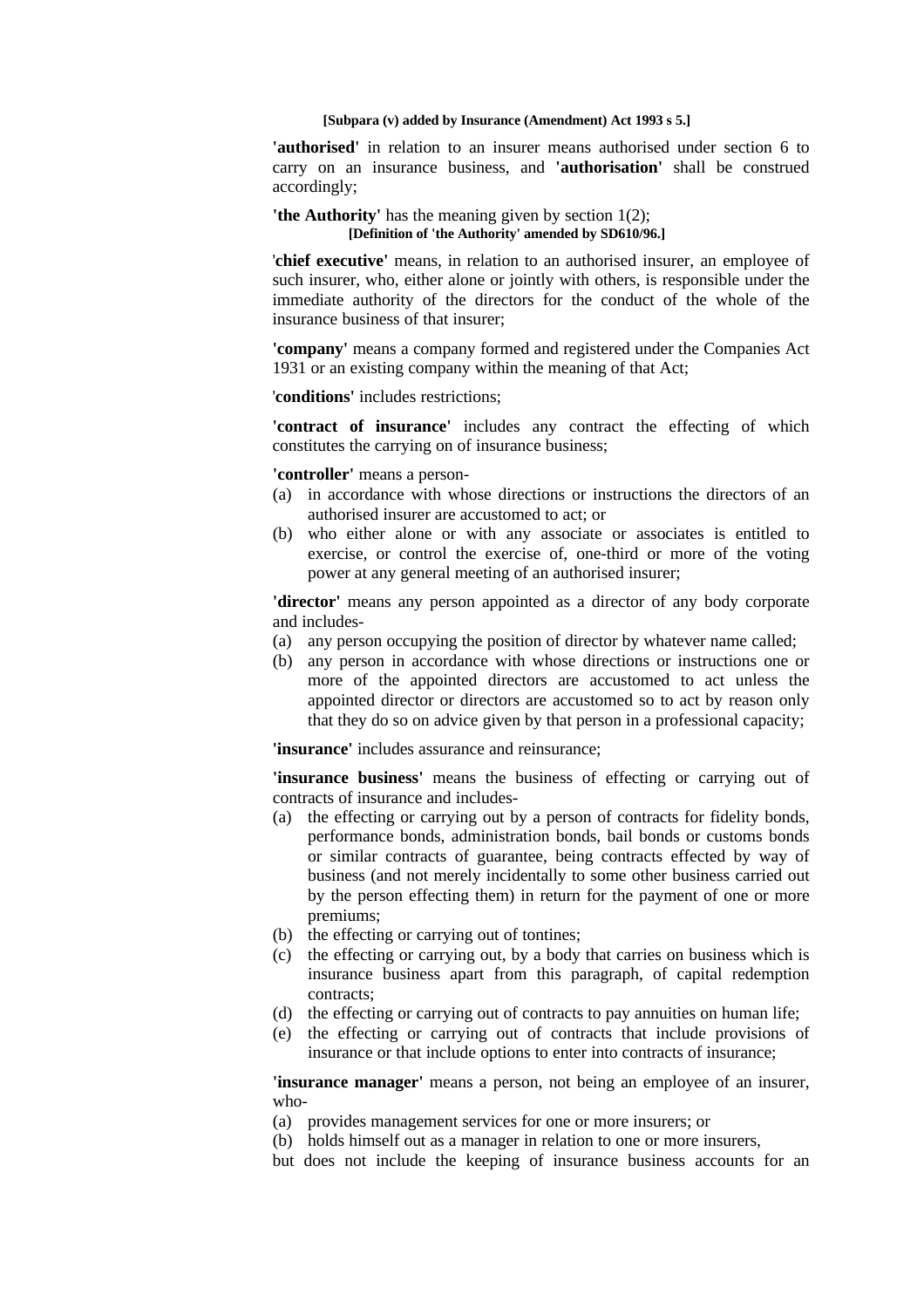| authorised insurer or an insurance manager; |  |  |
|---------------------------------------------|--|--|
|                                             |  |  |

**'insurer'** means a person carrying on an insurance business;

'long term business' means any kind of insurance business declared by regulations to be long term business;

**'long term business fund'** has the meaning given by section 15(2);

**'policy-holder'** means a person who for the time being is the legal holder of a policy for securing a contract with an insurer, and-

- (a) in relation to such long term business as consists in the granting of annuities upon human life, includes an annuitant; and
- (b) in relation to insurance business of any other kind, includes a person to whom, under a policy, a benefit is due or a periodic payment is payable;

**'regulations'** means regulations made under section 32;

**'subsidiary'** has the meaning given by section 1 of theCompanies Act 1974;

**'Supervisor'** means the person for the time being holding the office of Chief Executive Officer of the Authority.

**[Definition of 'Supervisor' substituted by Retirement Benefits Schemes Act 2000 Sch 2.]**

**Amendments 35** The enactments specified in Schedule 5 are amended in accordance with that Schedule.

#### **[S 36 repealed by Statute Law Revision Act 1992 Sch 2.]**

| <b>Savings and</b><br>transitional<br><b>provisions</b> | 37 | The saving and transitional provisions in Schedule 7 shall have effect.                                                                                                                                                                                            |
|---------------------------------------------------------|----|--------------------------------------------------------------------------------------------------------------------------------------------------------------------------------------------------------------------------------------------------------------------|
| <b>Short title and</b><br>commencement                  |    | This Act may be cited as the Insurance Act 1986.<br>38 $(1)$<br>This Act shall come into operation on such day as may be appointed by order<br>made by the Treasury and different days may be so appointed for different<br>provisions and for different purposes. |

**36**

**[ADO (ss 1, 2, 32, 35 (to the extent that it relates to Sch 5, entries 3 and 5), 38, Sch 1, Sch 4, Sch 5 (entries 3 and 5)) 15/7/1986; (the remaining provisions) 1/10/1986 (GC229/86).]**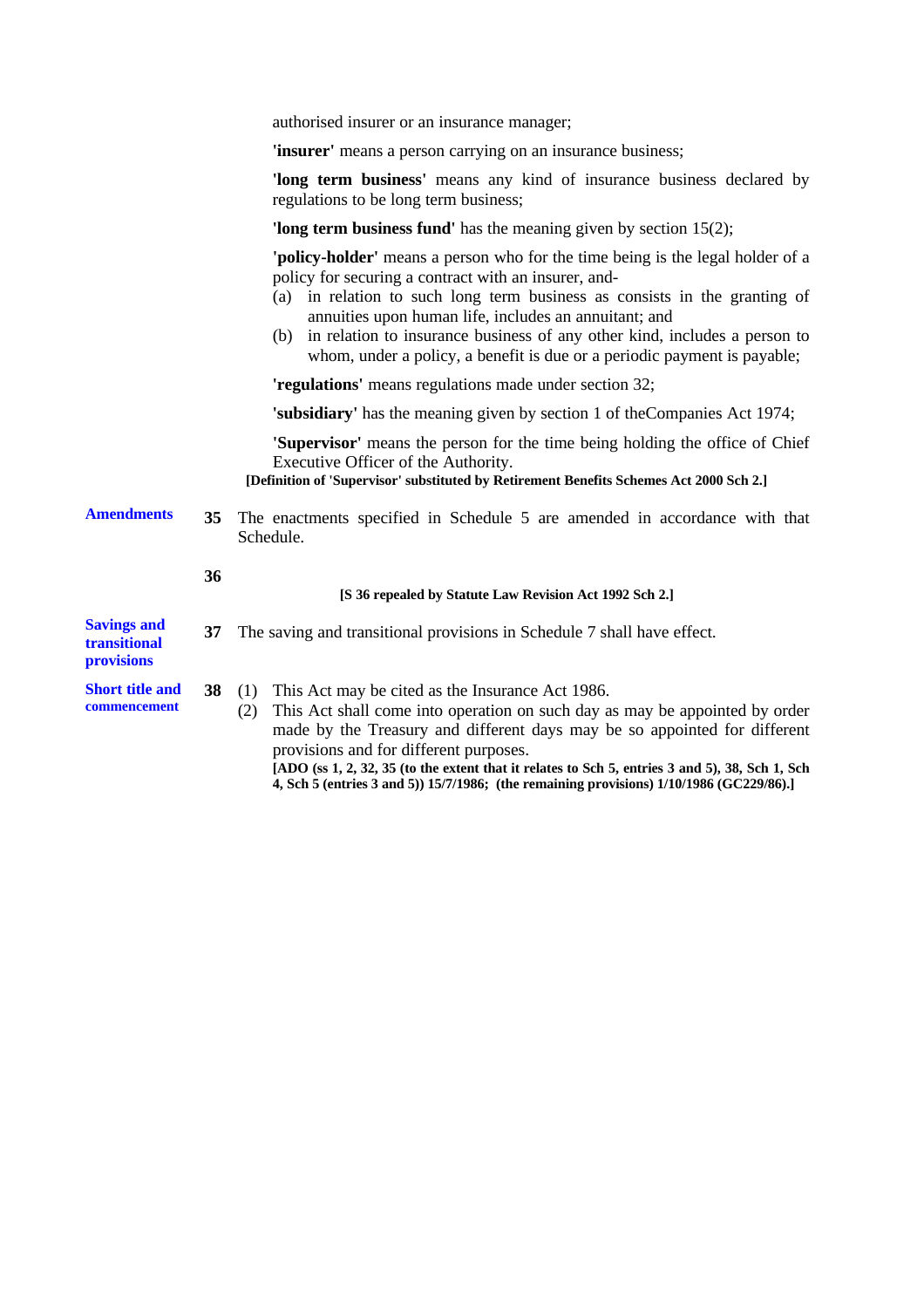#### **SCHEDULE 1**

**[Sch 1 repealed by Retirement Benefits Schemes Act 2000 Sch 3.]**

# **SCHEDULE 2 TRANSFER OF LONG TERM BUSINESS**

- **1** Where it is proposed to carry out a scheme under which the whole or part of the long term business carried on by an insurer ('the transferor') is to be transferred to another insurer ('the transferee') the transferor or transferee may apply to the Chancery Division, by petition, for an order sanctioning the scheme.
- **2** The Court shall not determine an application under this Schedule unless the petition is accompanied by a report on the terms of the scheme by an independent actuary (not being an employee of, nor the actuary to either insurer) and the Court is satisfied that the requirements of paragraph 3 have been complied with or that in the circumstances compliance is unnecessary.
- **3** The requirements referred to in paragraph 2 are-
	- (a) that a notice has been published in two newspapers published and circulating in the Island stating that the application has been made and giving the address of the offices at which, and the period for which, copies of the documents mentioned in sub-paragraph (d) will be available as required by that paragraph;
	- (b) except where the Court has otherwise directed, that a statement-
		- (i) setting out the terms of the scheme; and
		- (ii) containing a summary of the report mentioned in paragraph 2 sufficient to indicate the opinion of the actuary on the likely effects of the scheme on the long term policy holders of the insurers concerned,

has been sent to each of those policy holders and to every member of those insurers;

- (c) that a copy of the petition, of the report mentioned in paragraph 2 and of any statement sent out under sub-paragraph (b) has been served on the Supervisor and that a period of not less than 3 weeks has elapsed since the date of such service;
- (d) that copies of the petition and of the report mentioned in paragraph 2 have been open to inspection at offices in the Island of the insurers concerned or their representatives for a period of not less than 3 weeks beginning with the date of the first publication of a notice in accordance with sub-paragraph (a).
- **4** Each of the insurers concerned shall furnish a copy of the petition and of the report mentioned in paragraph 2 to any person who asks for one at any time before an order sanctioning the scheme is made on the petition.
- **5** On any petition under this Schedule-
	- (a) the Supervisor; and
	- (b) any person (including any employee of the transferor or the transferee) who alleges that he would be adversely affected by the carrying out of the scheme,

shall be entitled to be heard.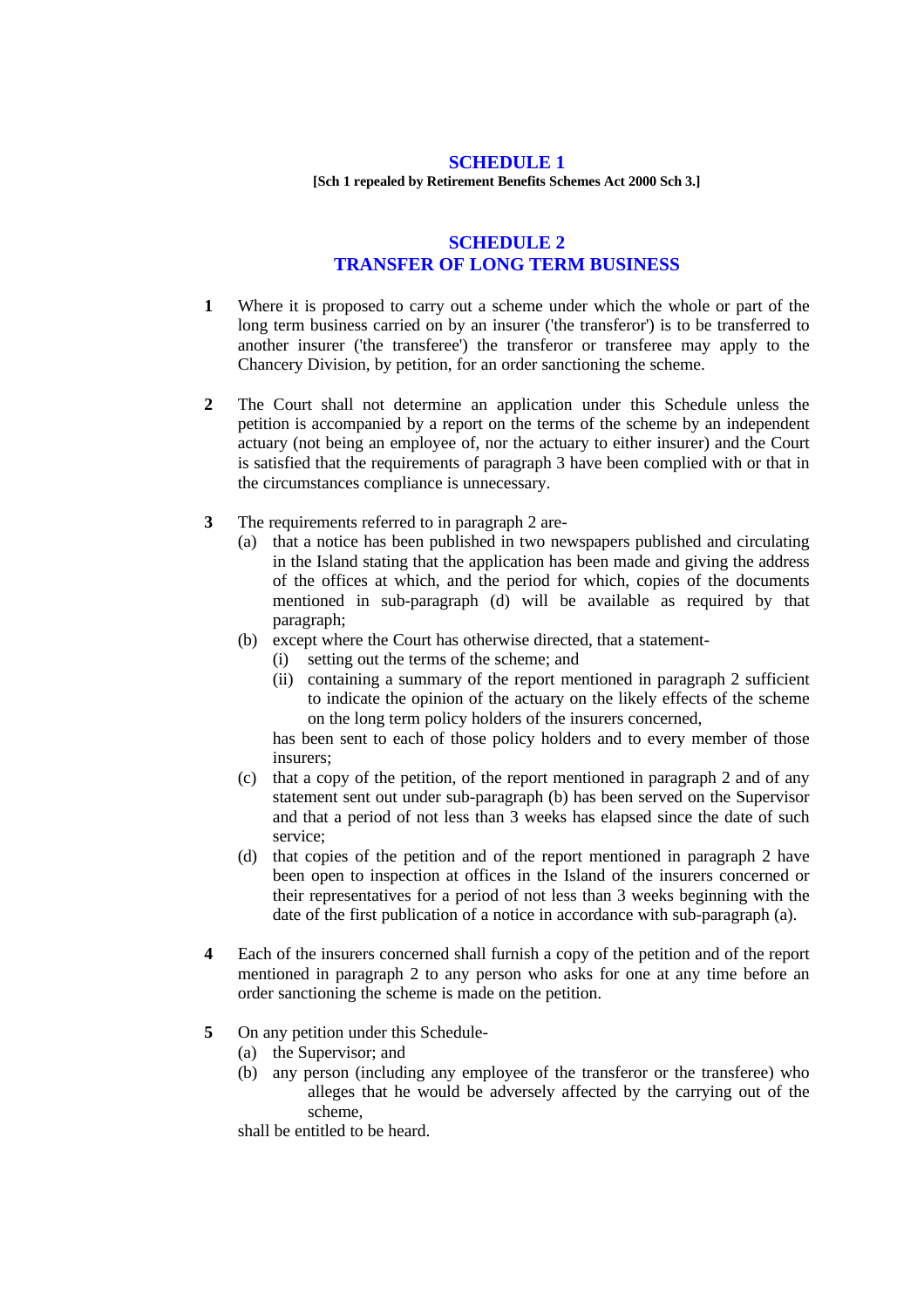- **6** The Court shall not make an order sanctioning the scheme unless it is satisfied that the transferee is, or immediately after the making of the order will be, authorised to carry on any long term business to be transferred under the scheme.
- **7** No such transfer as is mentioned in paragraph I shall be carried out unless the scheme relating to the transfer has been sanctioned by the Court in accordance with this Schedule; and no order shall be made under section 152 or 153 of the Companies Act 1931 in respect of so much of any compromise or arrangement as involves any such transfer.
- **8** Where the Court makes an order under this Schedule sanctioning a scheme the Court may, either by that order or by any subsequent order, make provision for all or any of the following matters-
	- (a) the transfer to the transferee of the whole or any part of the undertaking and of the property or liabilities of the transferor;
	- (b) the allotting or appropriation by the transferee of any shares, debentures, policies or other like interests in the transferee which under the scheme are to be allotted or appropriated by the transferee to or for any person:
	- (c) the continuation by or against the transferee of any legal proceedings pending by or against the transferor;
	- (d) the dissolution, without winding up, of the transferor;
	- (e) such incidental, consequential and supplementary matters as are necessary to secure that the scheme shall be fully and effectively carried out.
- **9** Where any such order provides for the transfer of property or liabilities, that property shall, by virtue of the order, be transferred to and vest in, and those liabilities shall, by virtue of the order, be transferred to and become the liabilities of, the transferee, and in the case of any property, if the order so directs, freed from any mortgage or charge which is by virtue of the scheme to cease to have effect.
- **10** For the purposes of any provision requiring the delivery of an instrument of transfer as a condition for the registration of a transfer of any property (including in particular section 64 of the Companies Act 1931) an order which by virtue of this Schedule operates to transfer any property shall be treated as an instrument of transfer.
- **11** Where a scheme is sanctioned by an order of the Court under this Schedule the transferee shall, within 10 days from the date on which the order is made, or such longer period as the Supervisor may allow, deposit 2 certified copies of the order with the Supervisor.
- **12** Any person who fails to comply with paragraph 4 or 11 shall be guilty of an offence.
- **13** In this section 'property' includes property, rights and powers of every description; 'liabilities' includes duties, and 'share' and 'debenture' have the same meaning as in the Companies Act 1931.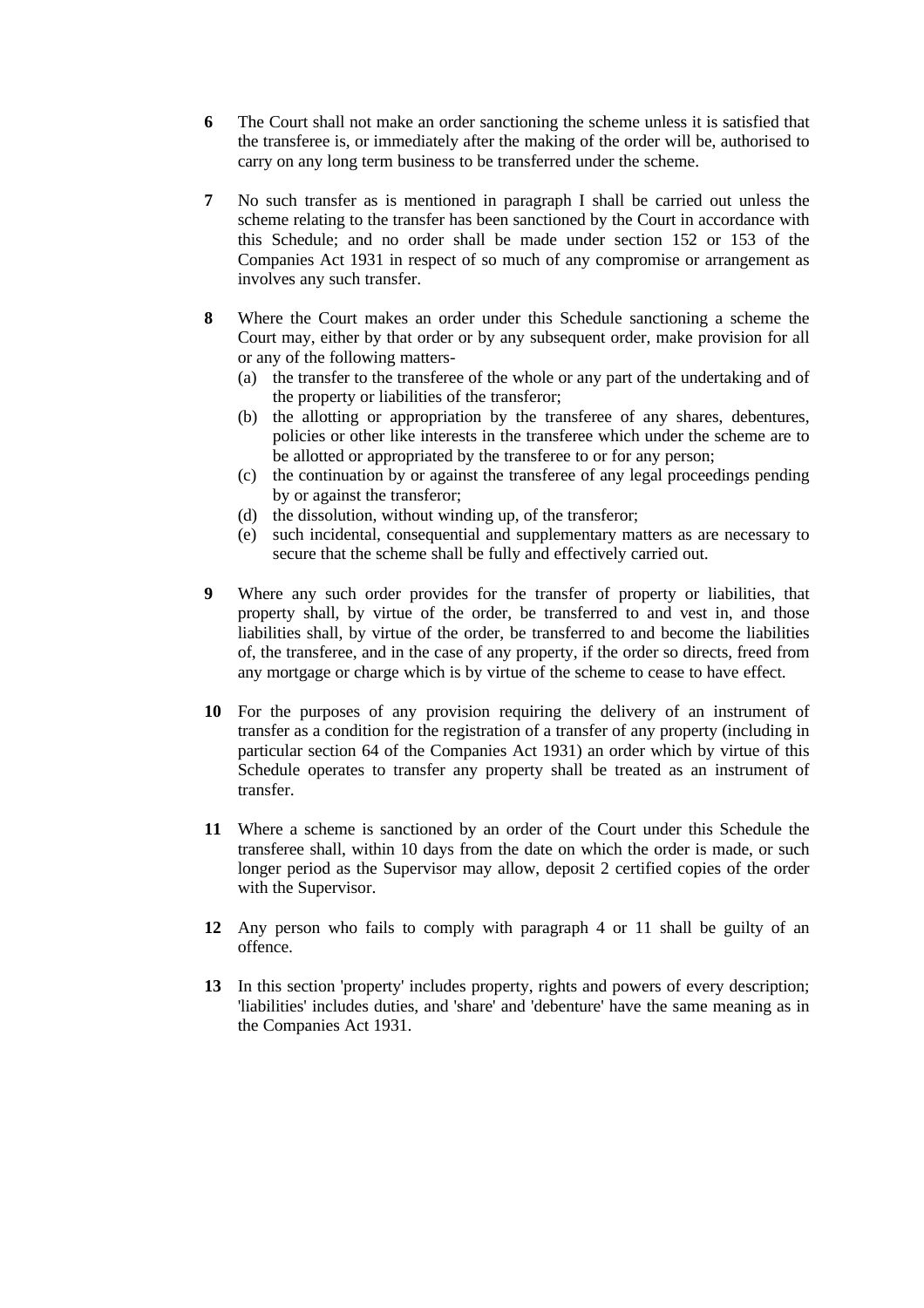# **SCHEDULE 3 INSOLVENCY AND WINDING UP**

#### *Winding up of Insurers* **[Heading amended by Insurance (Amendment) Act 1993 s 4.]**

- **1** (1) The provisions of the Companies Acts 1931 to 1982 relating to the winding up of companies shall, in relation to any insurance company, have effect subject to the provisions of this Schedule.
	- (2) In this Schedule, **'insurance company'** means a company which is an insurer.
- **2** Subject to paragraph 3, a petition for the winding up of an insurance company shall not be presented except by leave of the court.
- **3** Paragraph 2 shall not apply to a petition presented by the Supervisor.

# *Winding up on Petition of Supervisor*

- **4** The Supervisor may, with the consent in writing of the Authority, present a petition for the winding up, in accordance with the Companies Acts 1931 to 1982, of any insurance company, on the ground-
	- (a) that the company is unable to pay its debts within the meaning of section 162 of the Companies Act 1931 or section 17(6) of this Act; or
	- (b) that the company has failed to satisfy an obligation to which it is or was subject by virtue of this Act or any enactment repealed by this Act; or
	- (ba) that the company has carried on in business in contravention of section 3; or **[Subpara (ba) inserted by Insurance (Amendment) Act 1993 s 4.]**
	- (c) that the company, being under an obligation imposed by section 1 of the Companies Act 1982 with respect to the keeping of accounting records, has failed to satisfy that obligation or to produce records kept in satisfaction of that obligation and that the Supervisor is unable to ascertain its financial position.
- **5** In any proceedings on a petition to wind up a company presented by the Supervisor under paragraph 4, evidence that such company was insolvent at the close of the period to which the annual accounts of the company last submitted under section 12(2) relate shall be evidence that the company continues to be unable to pay its debts, unless the contrary is proved.

# *Winding up of Insurer with Long Term Business*

- **6** No insurance company which carries on long term business shall be wound up voluntarily.
- **7** Subject to paragraph 8, in any winding up-
	- (a) the assets in the company's long term business fund shall be available only for meeting the liabilities of the company attributable to its long term business;
	- (b) the other assets of the company shall be available only for meeting the liabilities of the company attributable to its other business.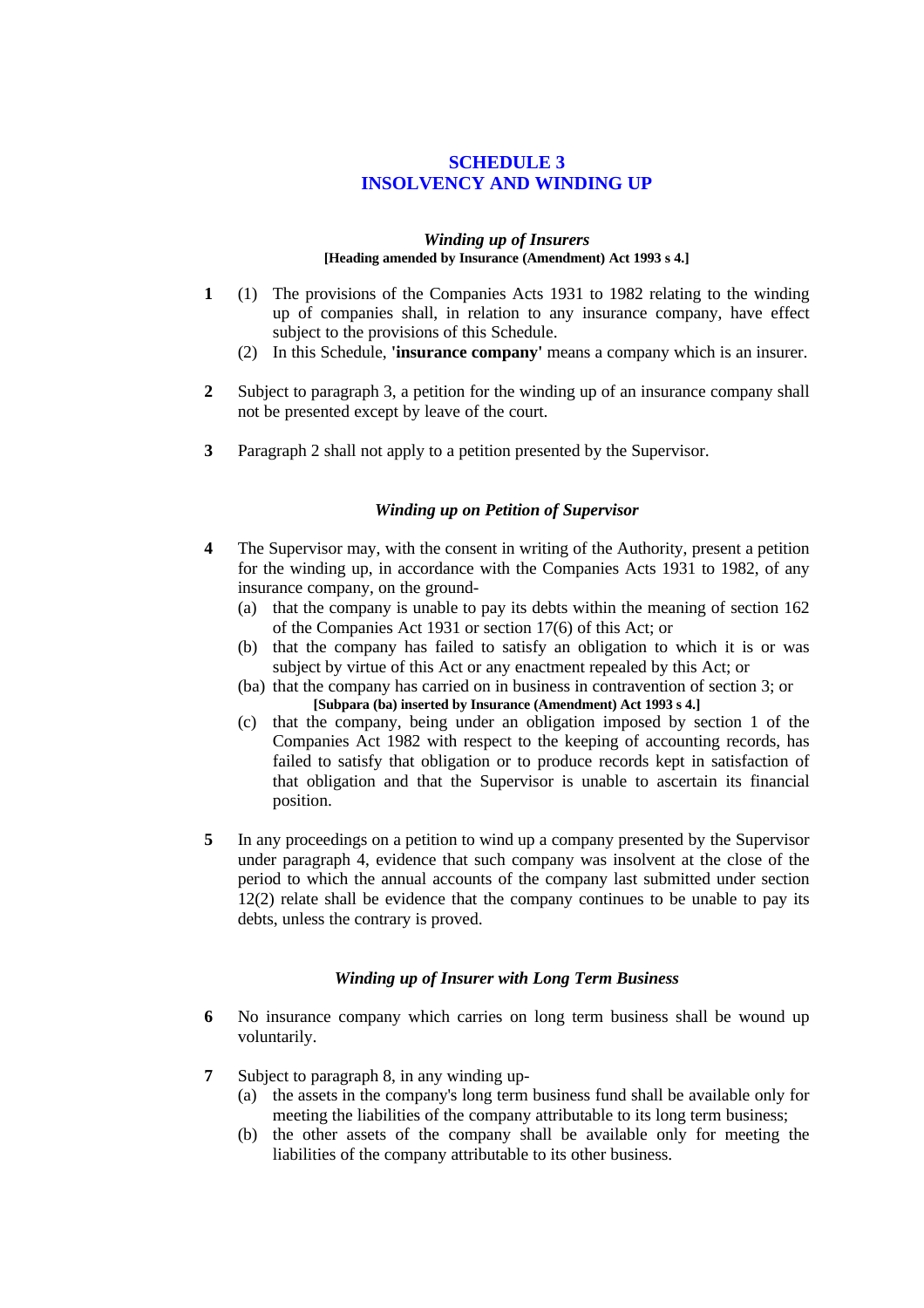- **8** Where the value of the assets mentioned in either sub-paragraph of paragraph 7 exceeds the amount of the liabilities mentioned in that paragraph the restriction imposed by that subsection shall not apply to so much of those assets as represents the excess.
- **9** In relation to the assets falling within either sub-paragraph of paragraph 7 the creditors mentioned in subsections (1) and (2) of section 185 of the Companies Act 1931 shall be only those who are creditors in respect of liabilities falling within that paragraph; and any general meetings of creditors summoned for the purposes of that section shall accordingly be separate general meetings of the creditors in respect of the liabilities falling within each paragraph.
- **10** Where under section 260(l) of that Act a court orders any money or property to be repaid or restored to an insurance company or any sum to be contributed to its assets then, if and so far as the wrongful act which is the reason for the making of the order related to assets representing a fund or funds maintained by the company in respect of its long term business, the court shall include in the order a direction that the money, property or contribution shall be treated for the purposes of this Act as assets of that fund or funds and this Act shall have effect accordingly.

# *Continuation of Long Term Business of Insurers in Liquidation*

- **11** This paragraph and paragraphs 12 to 16 have effect in relation to the winding up of an insurance company carrying on long term business.
- **12** The liquidator shall, unless the court otherwise orders, carry on the long term business of the company with a view to its being transferred as a going concern to another body corporate, whether an existing body corporate or a body corporate formed for that purpose; and, in carrying on that business as aforesaid, the liquidator may agree to the variation of any contracts of insurance in existence when the winding up order is made but shall not effect any new contracts of insurance.
- **13** If the liquidator is satisfied that the interests of the creditors in respect of liabilities of the company attributable to its long term business require the appointment of a special manager of the company's long term business, he may apply to the court, and the court may on such application appoint a special manager of that business to act during such time as the court may direct, with such powers, including any of the powers of a receiver or manager, as may be entrusted to him by the court.
- **14** A special manager appointed under paragraph 13 shall-
	- (a) give such security and account in such manner as the court may direct; and
	- (b) receive such remuneration as may be fixed by the court.
- **15** The court may, if it thinks fit and subject to such conditions (if any) as it may determine, reduce the amount of the contracts made by such company in the course of carrying on its long term business.
- **16** The court may, on the application of the liquidator, a special manager appointed under paragraph 13 or the Supervisor, appoint an independent actuary to investigate the long term business of such company and to report to the liquidator, the special manager or the Supervisor, as the case may be, on the desirability or otherwise of that business being continued and on any reduction in the contracts made in the course of carrying on that business that may be necessary for its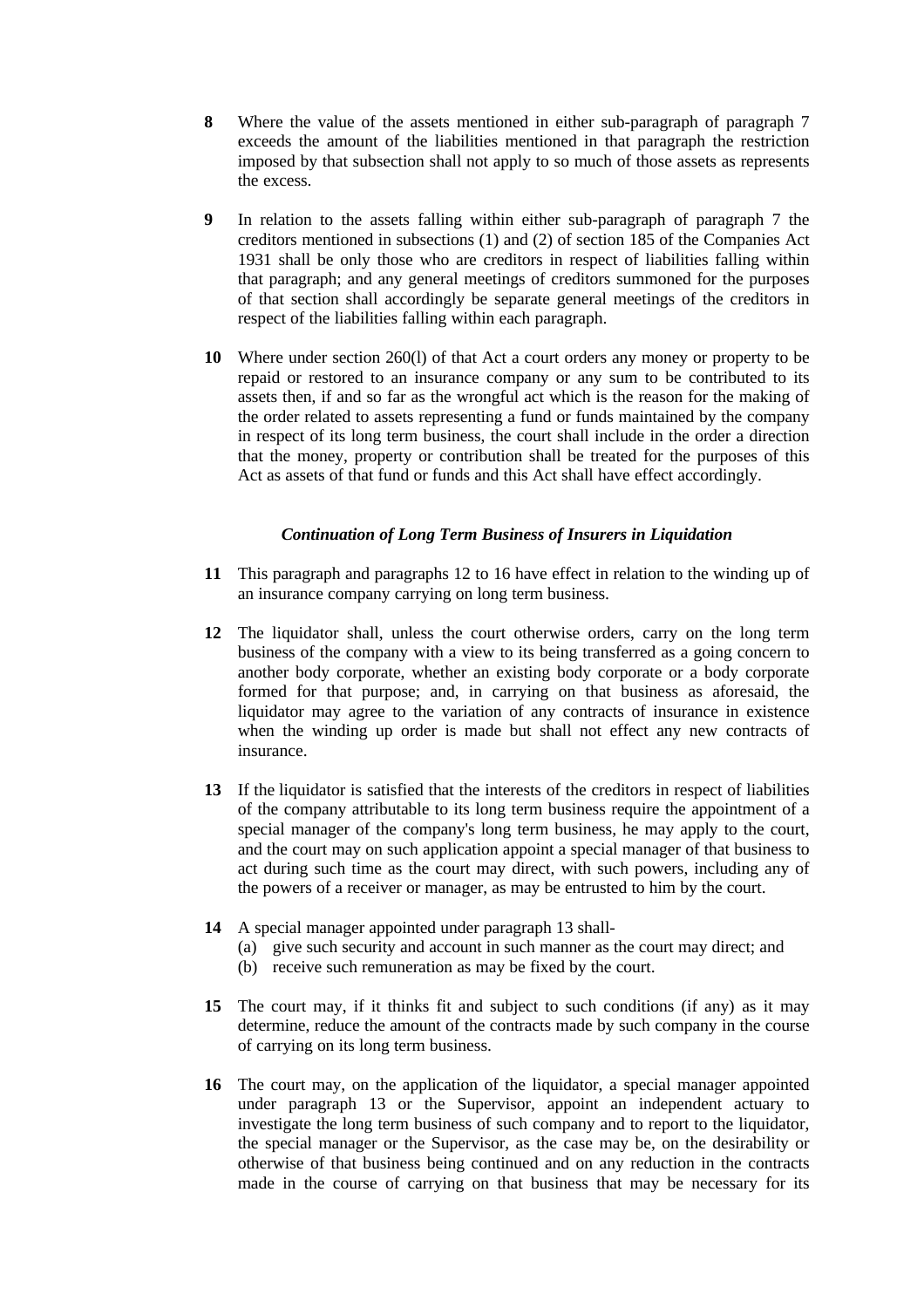successful continuation.

# *Reduction of Contracts as Alternative to Winding Up*

**17** In the case of an insurance company which has been proved to be unable to pay its debts, the court may, if it thinks fit, reduce the amount of the contracts of the company on such terms and subject to such conditions as the court thinks just, in place of making a winding up order.

# **SCHEDULE 3A CONTINUATION AND DISCONTINUATION OF INSURANCE COMPANIES**

 **[Sch 3A inserted by Insurance (Amendment) Act 1995 s 1.]**

# **PART I CONTINUATION OF OFFSHORE INSURERS**

# *Application of Part I*

- **1** (1) This Part shall apply in respect of a body corporate which is incorporated outside the Island and is permitted to carry on insurance business of a class equivalent to any of those specified in sub-paragraph (3) by the competent authorities in the country or territory in which the body corporate is incorporated.
	- (2) In this Part, a body corporate to which this Part applies is referred to as an 'offshore insurer'.
	- (3) The classes of insurance business referred to in sub-paragraph (1) are-
		- (a) class 11 (reinsurance) but only in respect of contracts with associated companies or members of a common industry or association;
		- (b) class 12 (restricted category),

and in this paragraph, references to a numbered class of insurance business shall be construed by reference to the table in regulation 2(2) of the Insurance Regulations 1986 as those Regulations have effect on the date on which this Schedule comes into operation.

## *Application for consent to be continued in the Island*

- **2** (1) An offshore insurer shall apply in the first instance to the Authority for consent to be continued in the Island as a company to which the provisions of the Companies Acts 1931 to 1993 and any other relevant laws of the Island shall apply.
	- (2) An application for consent shall be in such form as the Authority may require and shall be accompanied by-
		- (a) a memorandum of continuance in such form and containing such particulars as may be prescribed;
		- (b) proof to the satisfaction of the Authority that the offshore insurer has obtained all necessary authorisations required under the laws of the country in which it was incorporated to enable it to make the application;
		- (c) financial statements of the offshore insurer prepared for a period ending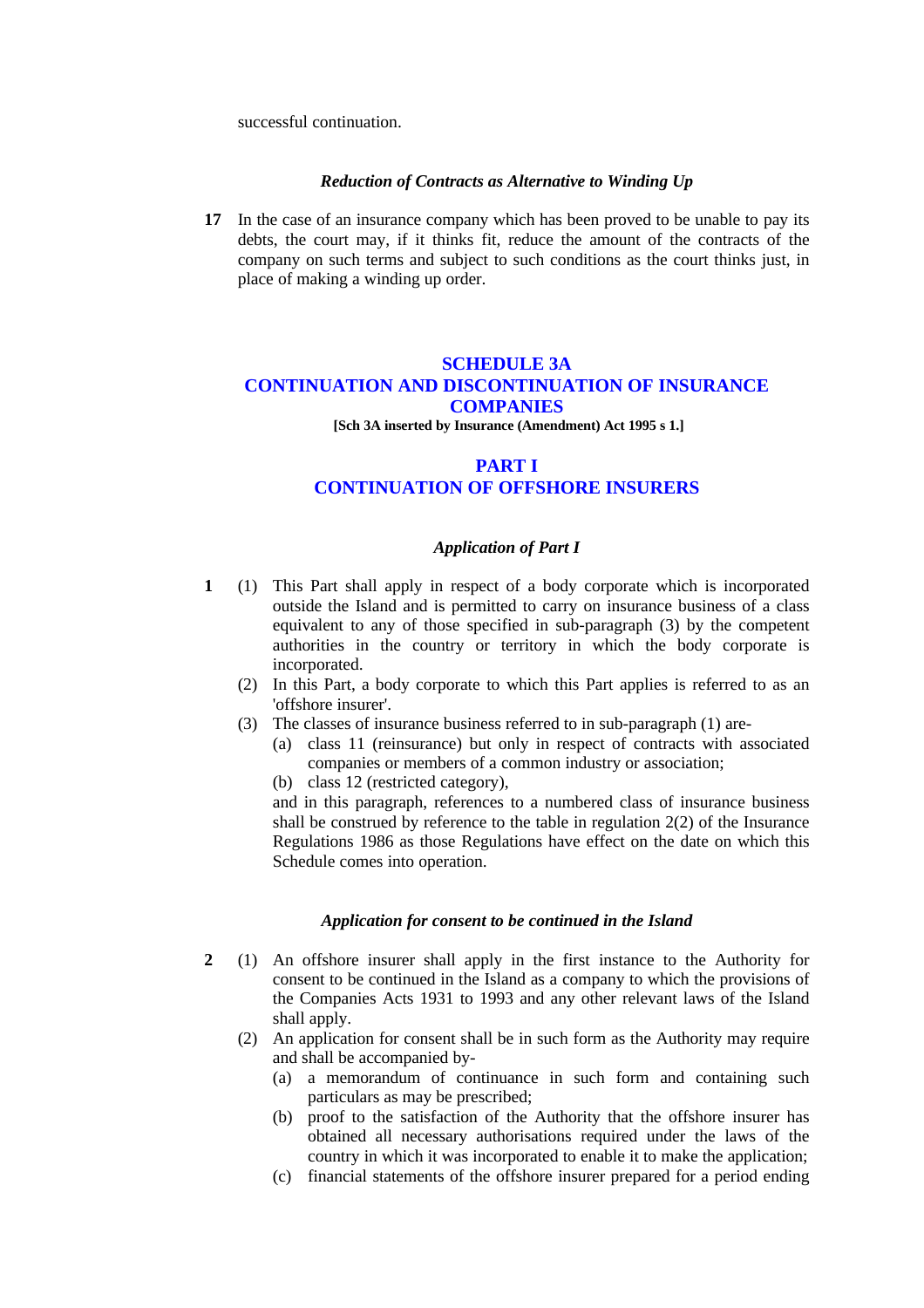within 12 months of the date of the application and audited to the satisfaction of the Authority;

- (d) a business plan for the continuation of the insurance business to the satisfaction of the Authority;
- (e) a copy of a notice delivered to all persons having an interest in any charge created by the offshore insurer to which section 79 of the Companies Act 1931 would apply if the insurer had been incorporated in the Island; and
- (f) such other information and documents as the Authority may require.
- (3) Not more than 3 months prior to an application for a consent under paragraph 3(1), the offshore insurer shall cause to be published in-
	- (a) 2 newspapers published and circulating in the Island; and
	- (b) one newspaper circulating throughout the country or territory in which the offshore insurer is incorporated,

an advertisement announcing its intention to continue the company in the Island in accordance with this Part and specifying its name, principal place of business and the classes of insurance business that it carries on.

(4) The Authority may waive the requirements of sub-paragraph (3) if it considers that the circumstances are such that it is reasonable to do so.

# *Grant and renewal of consent and registration.*

- 3. (1) In relation to every application under paragraph 2(1)-
	- (a) the Authority shall submit to the Treasury the documents and information received by it under paragraph 2 together with its written reasoned opinion as to whether consent should be given; and
	- (b) the Treasury shall, after considering such documents, information and opinion, either grant its written consent or refuse the application.
	- (2) A consent under sub-paragraph (1) shall, subject to there being no material change in the information contained in the documents submitted with the application, be valid for a period of 3 months from the date of the consent being granted.
	- (3) During the period mentioned in sub-paragraph (2) and subject to the provisions of that paragraph, an offshore insurer may deliver to the Financial Supervision Commission-
		- (a) the consent under sub-paragraph (1); and
		- (b) the memorandum of continuance; and
		- (c) articles of association which conform to the requirements of the Companies Acts 1931 to 1993 and any other applicable laws of the Island;
		- (d) particulars, in the form prescribed for the purposes of section 79 of the Companies Act 193 1, of any existing charge of a description specified in subsection (2) of that section;
		- (e) a statutory declaration (dated not more than 7 days before such delivery) by a director of the offshore insurer that there has been no material change in the information contained in the documents submitted with the application;
		- (f) a certificate (dated not more than 7 days before such delivery) in writing from the Authority that it has no objection to the registration of the memorandum.

**[Subpara (3) amended by Companies (Transfer of Functions) Act 2000 Sch 1.]**

(4) On delivery of the consent, memorandum, articles of association (if any), particulars (if any), statutory declaration and certificate under sub-paragraph (3), the Financial Supervision Commission shall register the memorandum of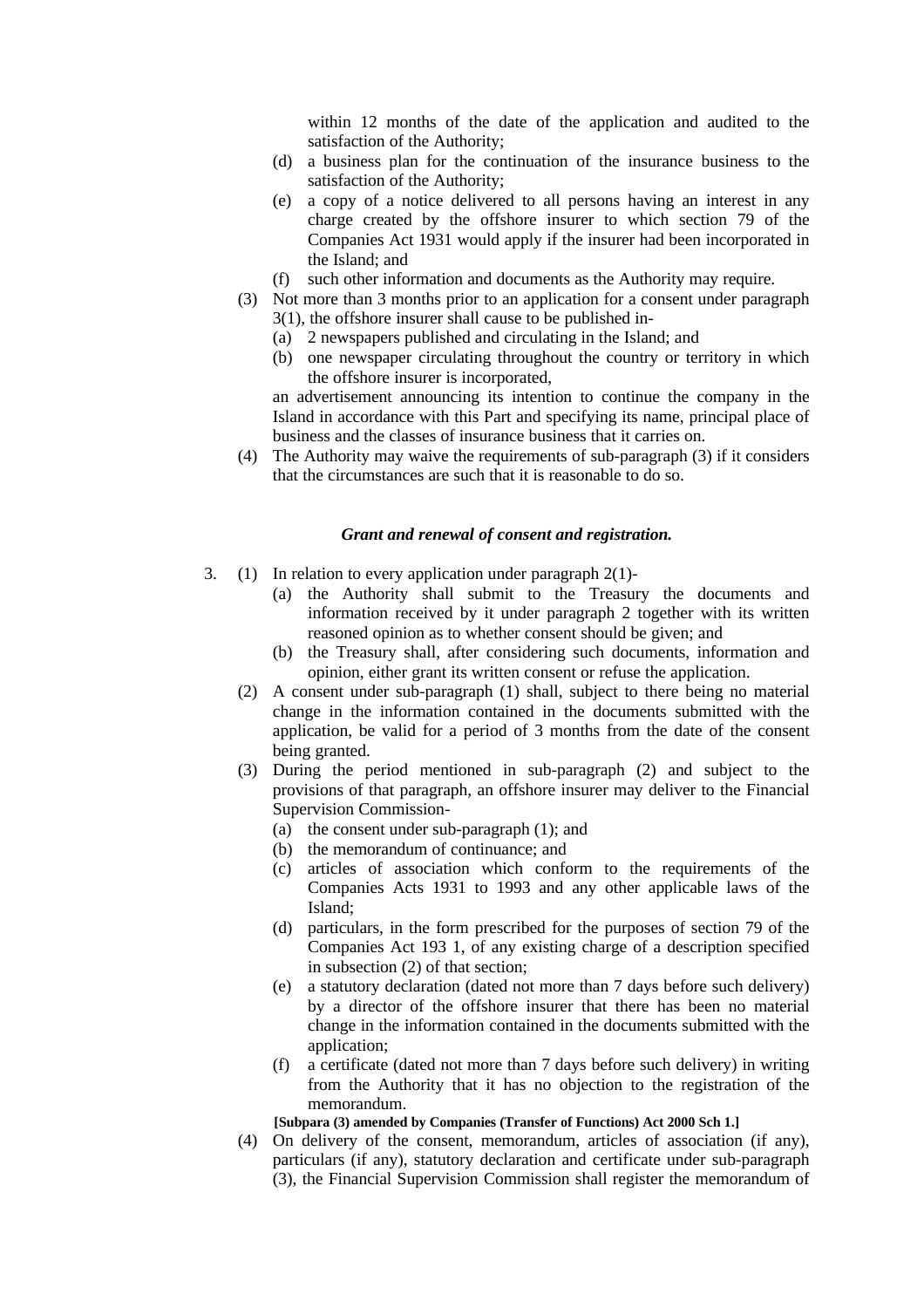continuance and-

- (a) it shall-
	- (i) issue a certificate of registration of the memorandum of continuance in such form as may be prescribed in regulations made under section 340A of the Companies Act 1931; and

**[Subitem (i) amended by Companies (Transfer of Functions) Act 2000 Sch 2.]**

- (ii) enter in the register of charges under section 82 of the Companies Act 1931, in such order as the offshore insurer may instruct, the particulars of charges delivered under sub-paragraph (3), and issue a certificate under subsection (2) of that section in respect of each such charge; and
	- **[Item (a) amended by Interpretation Act 1976 s 16A.]**
- (b) the memorandum of continuance shall be deemed to be the memorandum of association of the offshore insurer in lieu of its memorandum of association or other constituting document.
- **[Subpara (4) amended by Companies (Transfer of Functions) Act 2000 Sch 1.]**
- (5) Without prejudice to paragraph 4(1), where no articles of association have been delivered to the Financial Supervision Commission under sub-paragraph (3), the articles of the continued company shall be in the appropriate form prescribed under section 7 of the Companies Act 1986 until it adopts articles of association which conform to the requirements of the Companies Acts 1931 to 1993 and any other applicable laws of the Island. **[Subpara (5) amended by Companies (Transfer of Functions) Act 2000 Sch 1.]**
- (6) The offshore insurer shall, within 14 days of the date of the certificate of registration under sub-paragraph (4)(a) forward a copy of it to the competent authority in the country or territory from which the corporation has been continued.

# *Effect of continuance*

- **4** (1) On the date of the certificate of registration the offshore insurer will become a company to which the Companies Acts 1931 to 1993 and all other laws of the Island apply as if it was incorporated under those Acts as a company to which Part I of the Companies Act 1986 applies.
	- (2) The provisions of the Companies Acts 1931 to 1993 relating to a memorandum of association of companies shall, with the necessary modifications, apply to a memorandum of continuance.
	- (3) The provisions of the Companies Acts 1931 to 1993 relating to a certificate of incorporation shall, with the necessary modifications, apply to a certificate of continuance.
	- (4) Without prejudice to the generality of sub-paragraph (1), where particulars of an existing charge have been delivered to the Financial Supervision Commission under paragraph 3(3)(d), that charge shall not be treated as void against a liquidator or any creditor of the company under section 79(1) of the Companies Act 1931.

**[Subpara (4) amended by Companies (Transfer of Functions) Act 2000 Sch 1.]**

(5) If a continued company ceases to carry on insurance business and it appears to the Supervisor that it is expedient in the public interest that the company should be wound up, he may, unless the company is already being wound up by the court, present a petition for the winding up of the company if the court thinks it proper for it to be so wound up.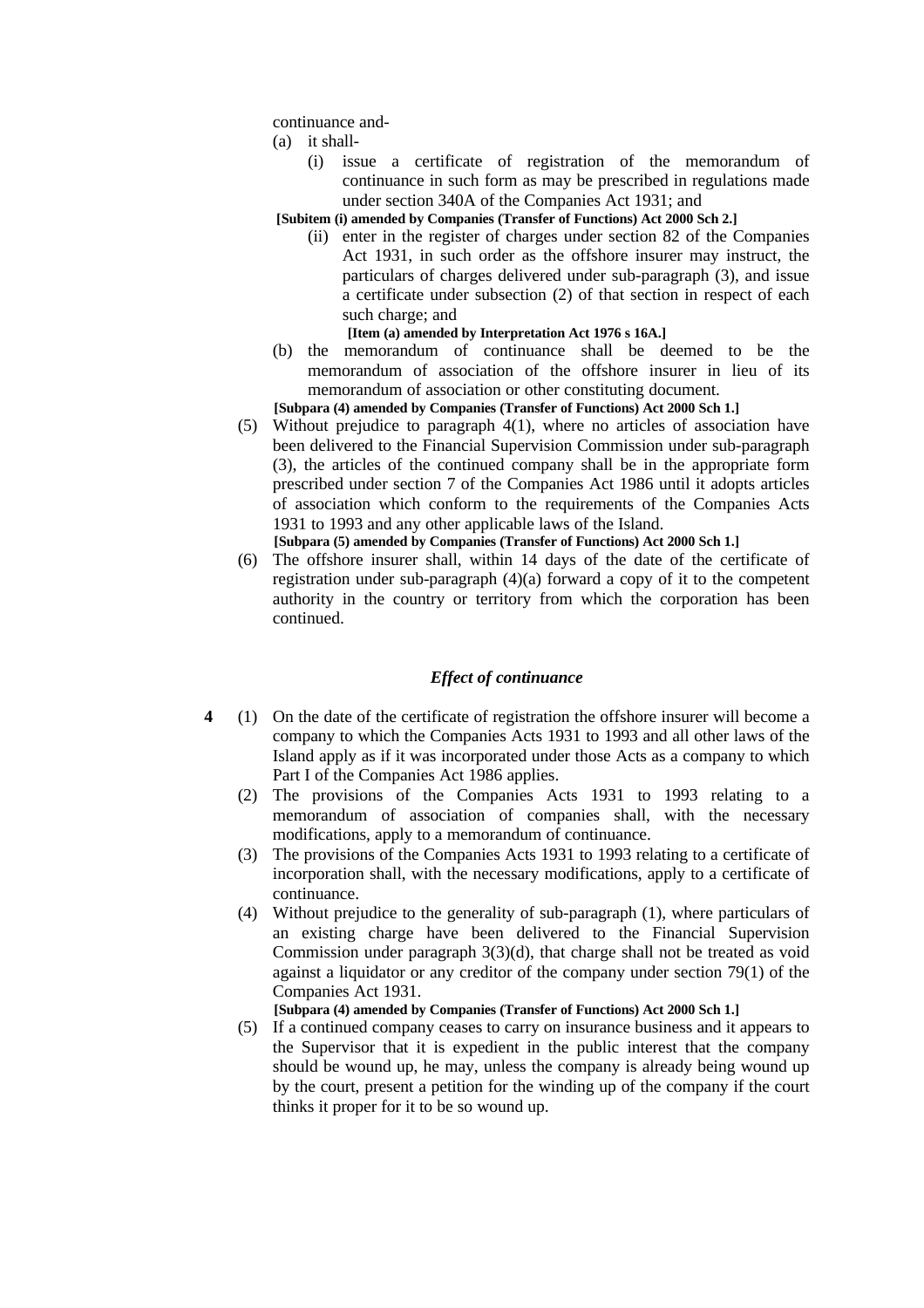# *Consequences of continuance of offshore insurer*

- **5** (1) Upon continuance of an offshore insurer as a company under the Companies Acts 1931 to 1993-
	- (a) the property of the offshore insurer continues to be the property of the company;
	- (b) the company continues to be liable for the obligations of the offshore insurer;
	- (c) any existing cause of action, claim or liability to prosecution in respect of the offshore insurer is unaffected;
	- (d) any civil, criminal or administrative action or proceeding pending by or against the offshore insurer may be continued by or against the company; and
	- (e) any conviction against, or any ruling, order or judgment in favour of or against the offshore insurer may be enforced by or against the company.
	- (2) The registration of the continuance of an offshore insurer under this Part shall not be deemed to-
		- (a) create a new legal entity, or
		- (b) prejudice or affect the continuity of the body corporate which was formerly an offshore insurer, now a company continued in the Island under this Part.
	- (3) The courts shall apply the laws of evidence and the rules of procedure with the intent that no claimant against the continued company shall be prejudiced in pursuing in or under the laws of the Island a claim that existed prior to the date of continuance and which could have been pursued under the laws then governing such offshore insurer.

# *Effect on insurance business.*

- **6** (1) Any current permit issued to the continued company under section 25 shall cease to have effect on the date of the certificate of registration.
	- (2) A continued company which was the holder of a permit under section 25 shall, until the expiry of 3 months commencing on the date of the certificate of registration, be treated as if it is authorised under section  $6(1)(a)$  but only in respect of such description of insurance business as it was entitled to carry on under the permit.
	- (3) The provisions of this Act shall, during that period, apply to the continued company as if it is authorised under section  $6(1)(a)$ .

#### **PART II DISCONTINUATION OF ISLE OF MAN INSURANCE COMPANIES**

#### *Application of Part II*

- **7** (1) This Part shall apply in respect of a company which is authorised under section  $6(1)(a)$  to carry on insurance business of a class specified in subparagraph (3) and no other.
	- (2) In this Part, a company to which this Part applies is referred to as an 'Isle of Man insurance company'.
	- (3) The classes of insurance business referred to in sub-paragraph (1) are-
		- (a) class 11 (reinsurance) but only in respect of contracts with associated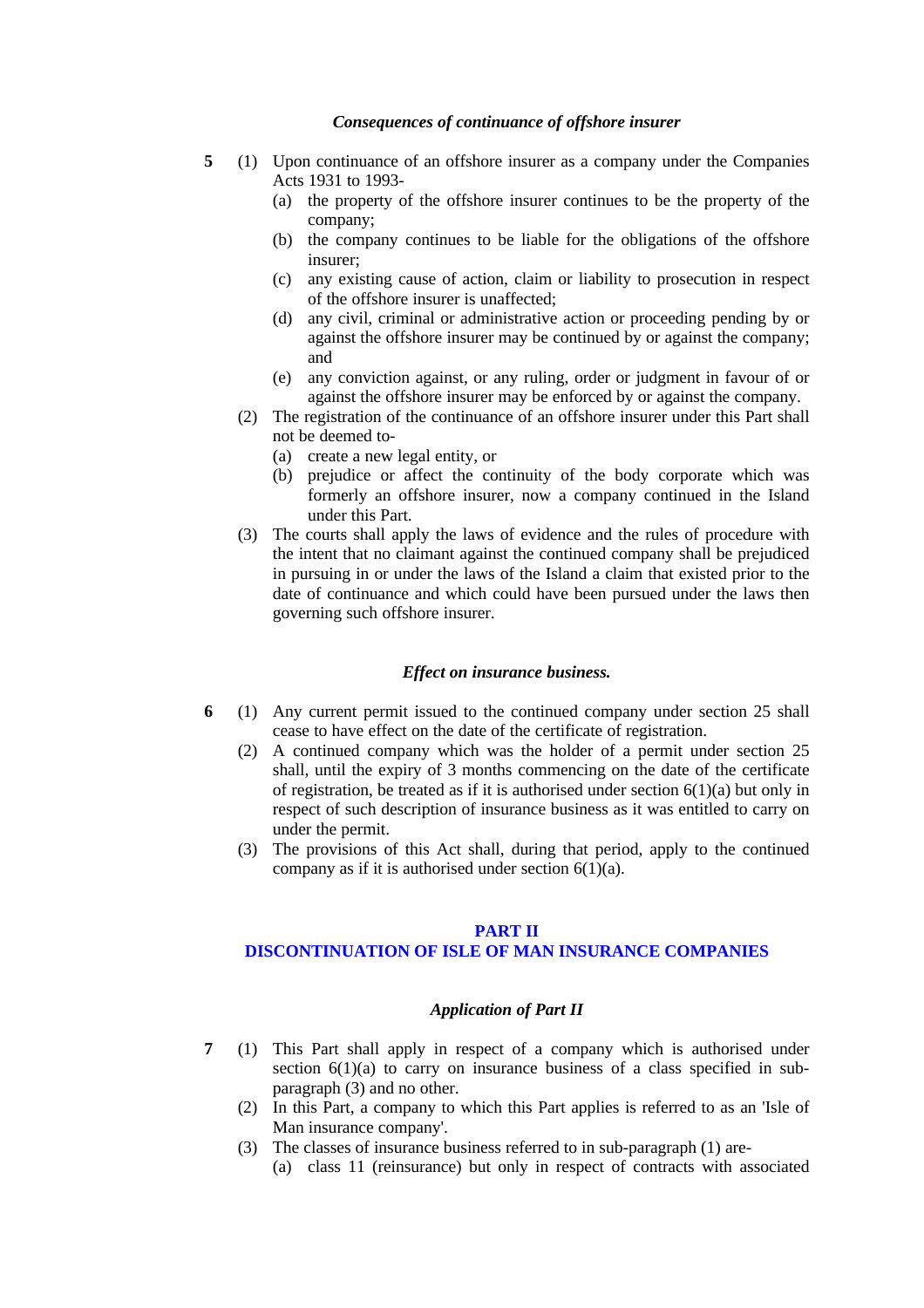companies or members of a common industry or association;

(b) class 12 (restricted category),

and in this paragraph, references to a numbered class of insurance business shall be construed by reference to the table in regulation 2(2) of the Insurance Regulations 1986 as those Regulations have effect on the date on which this Schedule comes into operation.

# *Application for consent for discontinuance.*

- **8** (1) An Isle of Man insurance company shall apply in the first instance to the Authority for consent to be continued in a country or territory outside the Island as if it had been incorporated under the laws of that other country or territory and to be discontinued under the Companies Acts 1931 to 1993.
	- (2) An application for consent shall be in such form as the Authority may require, and shall be accompanied by -
		- (a) a certified copy of a resolution of the members passed by a majority vote of 75% of each class of members and authorising the continuance of the company in a named country or territory outside the Island;
		- (b) statutory declarations by all the directors of the company that the company is solvent and can meet all of its liabilities and obligations and that the discontinuance will not adversely affect the interests or rights of, creditors and shareholders; and
		- (c) a copy of a notice published at least 14 days prior to the application in-
			- (i) 2 newspapers published and circulating in the Island; and
			- (ii) one newspaper circulating throughout the country or territory in which the Isle of Man insurance company is to be continued,

to the effect that the company intends to continue in the named country or territory outside the Island; and

- (d) an irrevocable and legally binding undertaking executed by the company and its directors under which-
	- (i) the company and each of its directors agree to accept service of legal process in the Island in any proceeding arising out of actions or omissions occurring prior to the discontinuance and provision is made for the appointment of a person within the Island as agent for the company for the service of process for a period of not less than 3 years from the date of discontinuance and for a signed acceptance of the appointment;
	- (ii) the company and each of its directors may be served with legal process at a specified address in any country or territory acceptable to the Authority; and
	- (iii) the company and such directors submit to the non-exclusive jurisdiction of the courts of that country;
- (e) a copy of a notice delivered to all shareholders of the company at least 14 days prior to the application, to the effect that the Authority will take into consideration any comments in writing which it receives from shareholders prior to the application;
- (f) a copy of a notice delivered to all persons having an interest in any charge registered under section 79 of the Companies Act 1931.
- (3) The directors of a company may, if authorised by the members in general meeting, abandon an application for consent under this paragraph and the provisions of sub-paragraph (2)(a) as to majority shall apply to such authorisation.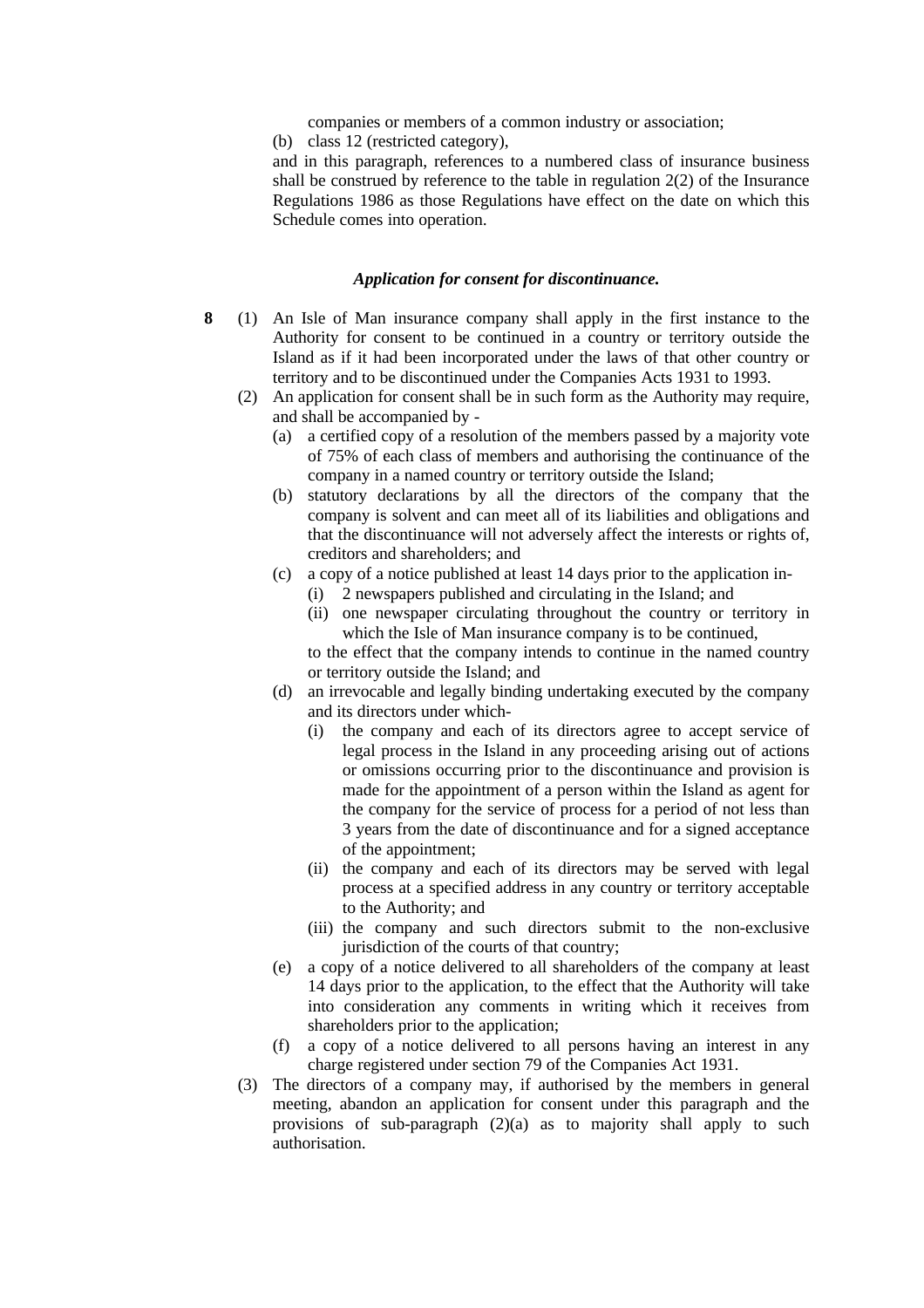# *Grant of consent*

- **9** (1) In relation to every application under paragraph 8(1)-
	- (a) the Authority shall submit to the Treasury-
		- (i) the documents and information received by it under paragraph 8;
		- (ii) a statement by the Authority that the Isle of Man insurance company has satisfied it that appropriate arrangements have been made to deal with the company's insurance business obligations arising out of contracts entered into prior to discontinuation; and
	- (iii) the Authority's written reasoned opinion as to whether consent should be given; and
	- (b) the Treasury shall, after considering such documents, information, statement and opinion, either grant its written consent or refuse the application.
	- (2) The consent of the Treasury shall be in such form as the Treasury may determine.
	- (3) The consent of the Treasury shall expire 3 months after the date of the grant unless within that period the Isle of Man insurance company is continued under the laws of the named country or territory outside the Island.

#### *Documents to be filed*

- **10** (1) The company shall deliver to the Financial Supervision Commission-
	- (a) the consent of the Treasury;
	- (b) a copy of the instrument of continuance issued to it by the competent authorities in the country or territory under the laws of which the Isle of Man insurance company is to be continued; and
	- (c) a declaration of discontinuance containing or attaching the following information-
		- (i) a copy of the irrevocable undertaking required by paragraph  $8(2)(d)$ ;
		- (ii) the name of the country or territory under the laws of which the Isle of Man insurance company has been continued; and
		- (iii) the address of the registered office or the principal business address of the company in that country or territory,

not later than 14 days after the date of issue of the instrument of continuance. **[Subpara (1) amended by Companies (Transfer of Functions) Act 2000 Sch 1.]**

(2) The Financial Supervision Commission shall file the instrument of continuance and issue a certificate of discontinuance which shall be in such form as may be prescribed in regulations made under section 340A of the Companies Act 1931.

**[Subpara (2) amended by Companies (Transfer of Functions) Act 2000 Schs 1 and 2.]**

# *Effect of discontinuance*

- **11** (1) On the date of the certificate of discontinuance the company shall cease to be registered as a company under the Companies Acts 1931 to 1993.
	- (2) The Companies Acts 1931 to 1993 shall cease to apply to the Isle of Man insurance company on the date upon which it is continued under the laws of the other country or territory as stated in the instrument of continuance and in the declaration of discontinuance.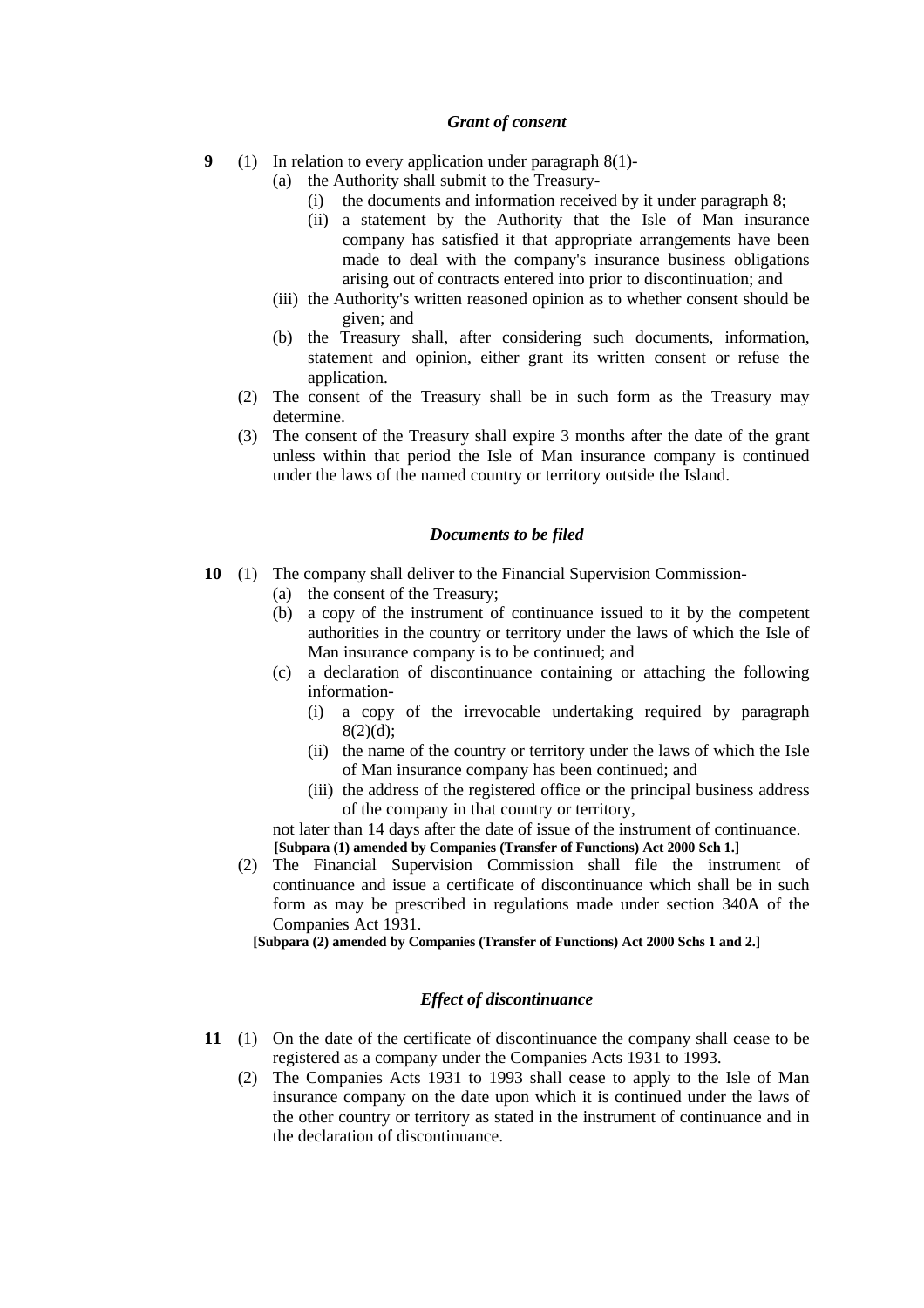# *Restrictions on continuation of Isle of Man insurance company*

- **12** An Isle of Man insurance company shall not be continued as a body corporate under the laws of any other country or territory unless-
	- (a) that country or territory is designated in regulations made by the Treasury; and
	- (b) the laws of that country or territory provide in effect that when a company is continued as a body corporate in that country or territory-
		- (i) the property of the company continues to be the property of the body corporate;
		- (ii) the body corporate continues to be liable for the obligations of the company;
		- (iii) any existing cause of action, claim or liability to prosecution in respect of the company is unaffected;
		- (iv) any civil, criminal or administrative action or proceeding pending by or against the company may be continued by or against such body corporate; and
		- (v) any conviction against, or any ruling, order or judgment in favour of or against the company may be enforced by or against such body corporate.

# *Consequence of discontinuance of Isle of Man insurance company*

- **13** The discontinuance of a company under this Part and its continuation in a country or territory outside the Island shall not be deemed to operate to-
	- (a) create a new legal entity; or
	- (b) prejudice or affect the continuity of the body corporate which was formerly an Isle of Man insurance company subject to the Companies Acts 1931 to 1993.

## *Effect on insurance business*

**14** Any current authorisation issued to an Isle of Man insurance company shall cease to have effect on the date of the certificate of discontinuance.

# **SCHEDULE 4 MATTERS IN RESPECT OF WHICH REGULATIONS MAY BE MADE UNDER SECTION 32**

- **1** Anything which, under this Act, is required to be, or may be prescribed or which may be provided for by regulations.
- **2** The application of this Act to any insurer with such exceptions, adaptations and modifications as may be specified.
- **3** The exemption from any provision of this Act of any specific person.
- **4** Provisions prohibiting or restricting the issue or transfer of any share in an insurer or any interest in such a share, to any specified person or class of persons.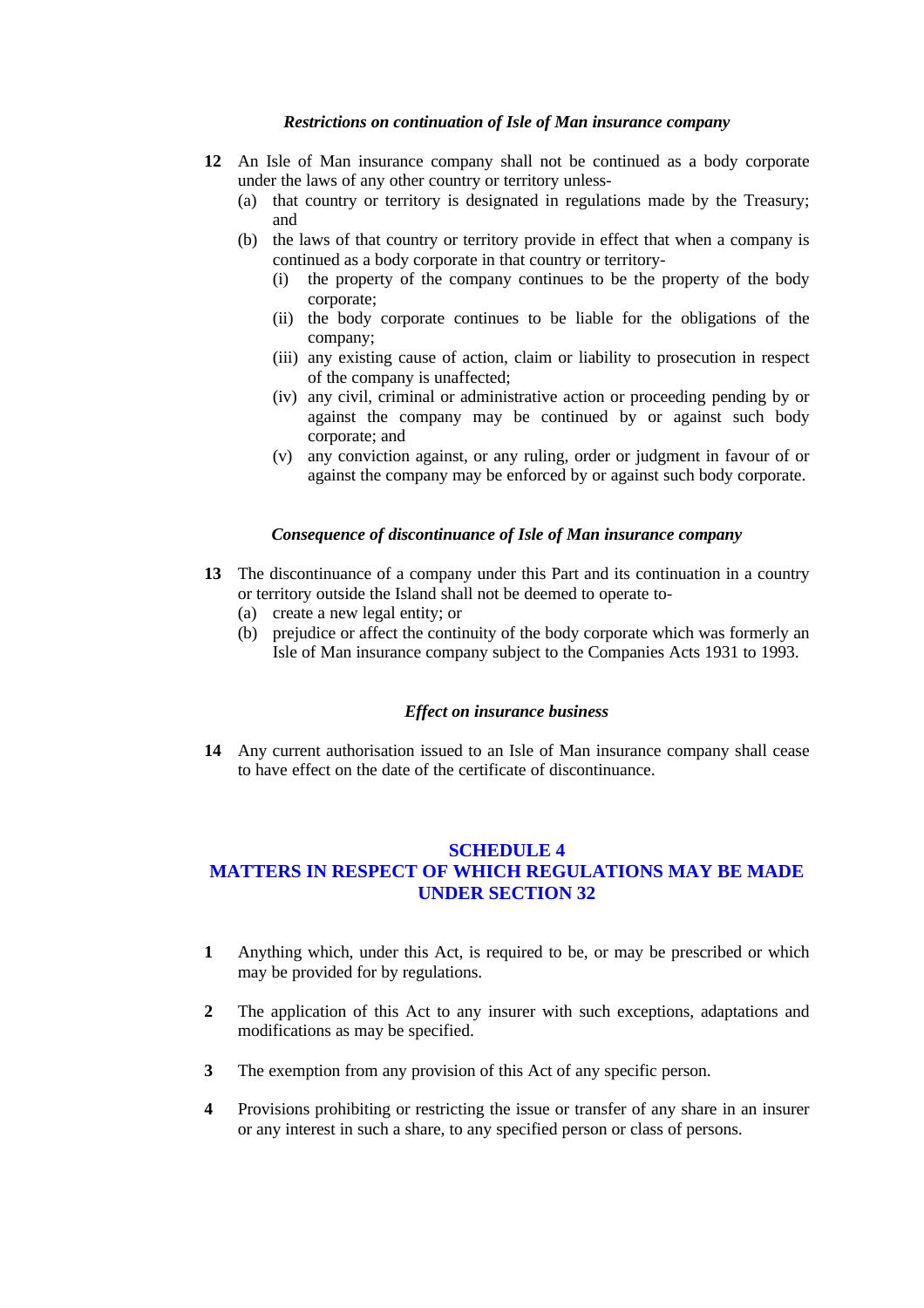- **5** Provisions restricting an authorised insurer and any subsidiary of, or company associated with that insurer from entering into transactions of any specified description with any person of any specified class or description.
- **6** The restriction of specified business practices.
- **7** The form and contents of advertisements, by insurers and insurance managers (including matters which must be, as well as matters which may not be included in advertisements).

**[Para 7 amended by Financial Supervision Act 1988 Sch 2.]**

- **8** (1) The preparation, form and content of the annual accounts of an authorised insurer.
	- (2) The preparation, form and content of statements, reports and information to be annexed to annual accounts.
	- (3) The modification of Part I of, and Schedule 1 to, the Companies Act 1982 in their application to authorised insurers.
	- (4) The exemption of authorised insurers from any of the provisions of that Part or that Schedule.
	- (5) Provisions restricting the appointment of auditors to persons who have effected indemnity insurance of such type and amount as may be specified.
	- (6) In this paragraph 'annual accounts' has the meaning given by section 12(3).
- **9** The determination of the value of assets and the amount of liabilities for the purposes of the calculation of margins of solvency under this Act and regulations made in exercise of this power may provide that, for any specified purpose, assets or liabilities of any specified class or description shall be left out of account or shall be taken into account only to a specified extent.
- **10** Provisions requiring authorised insurers-
	- (a) to set aside reserves of such amount, and in such manner and circumstances as may be specified;
	- (b) to deal with and apply such reserves in such manner as may be specified;
	- (c) not to distribute assets to members except to such extent, and in such manner and circumstances as may be specified.
- **11** Prescribe classes or categories of insurance business for any purpose of this Act or regulations.
- **12** Such provisions as are considered necessary or desirable in relation to the establishment, functions, business and supervision of an insurance exchange, and in particular but without prejudice to the generality of that power, regulations may-
	- (a) establish the insurance exchange as a body corporate with such status and constitution as may be specified;
	- (b) provide for the proceedings of the body, its financial duties and accounts;
	- (c) provide for the limitation of liability of the body arising out of any insurance business carried on, in or through the exchange;
	- (d) provide for the establishment and administration of a policy-holders security to be raised from levies on the underwriters and underwriting associations carrying on business in or through the exchange;
	- (e) enable the body to make bye-laws with the concurrence of the Treasury to-
		- (i) regulate and direct the business of insurance in the exchange;
		- (ii) specify who may carry on business in the exchange;
		- (iii) provide a code of discipline for such persons and penalties for any breach of such code;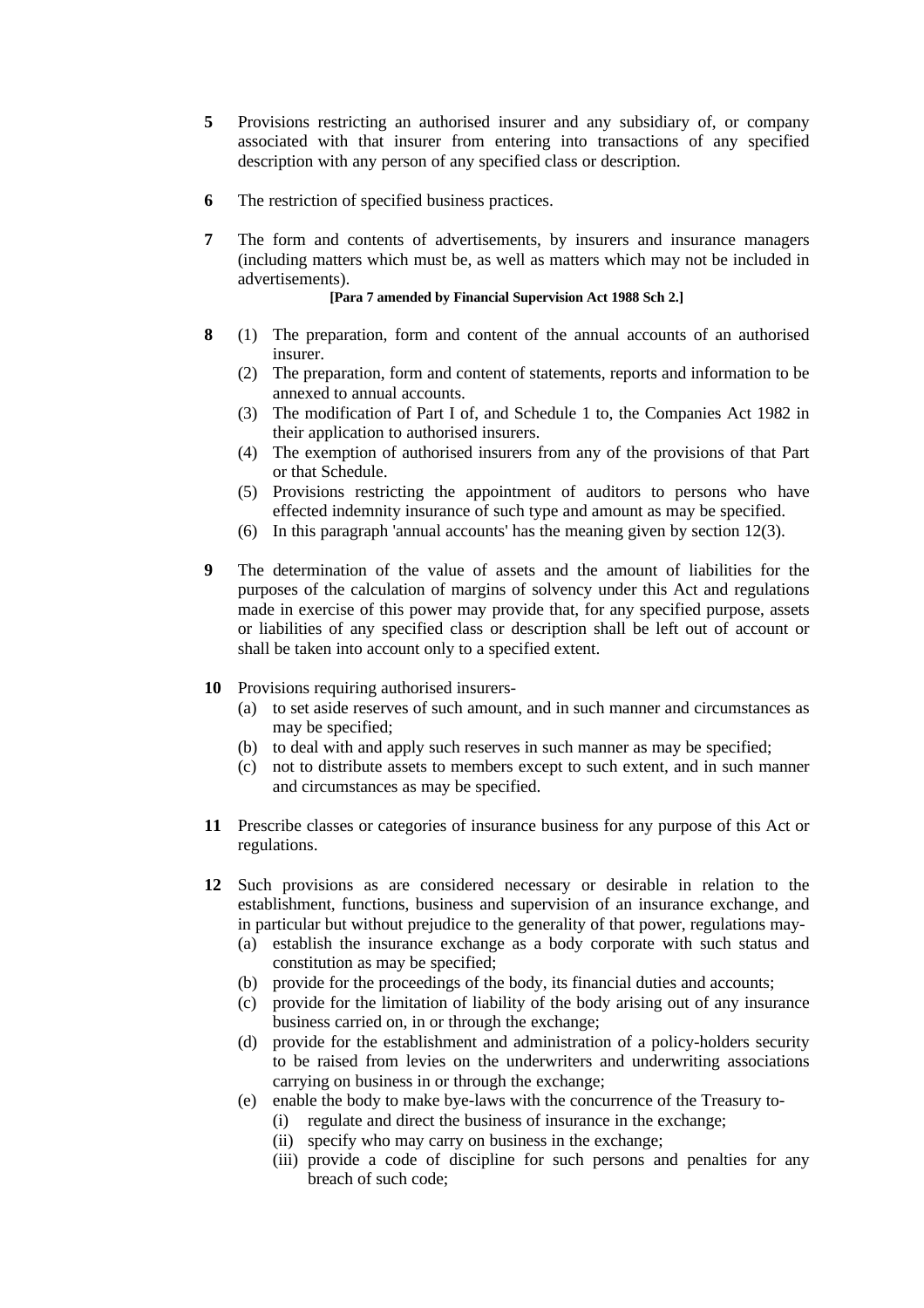- (iv) provide for the charging of fees for underwriters and underwriting associations carrying on business in or through the exchange;
- (f) apply sections 21, 22 and 24 to any exchange established in accordance with this Act, with such modifications, adaptations and exceptions as may be thought fit.
- **13** The creation of offences for contravention of any provision of regulations made under this Act.
- **14** Purposes connected with any of the matters specified in paragraphs 1 to 13.

# **SCHEDULE 5 AMENDMENT OF ENACTMENTS**

[Sch 5 amended by Statutory Boards Act 1987 Sch 4 and by Banking Act 1998 Sch 2, and amends the following Acts-Companies Act 1931 q.v. Employers' Liability (Compulsory Insurance) Act 1976 q.v. Income Tax (Retirement Benefit Schemes) Act 1978 q.v. Income Tax (Exempt Insurance Companies) Act 1981 q.v.

Companies Act 1982 q.v.]

#### **SCHEDULE 6**

**[Sch 6 repealed by Statute Law Revision Act 1992 Sch 2.]**

# **SCHEDULE 7 SAVINGS AND TRANSITIONAL PROVISIONS**

#### *Persons Authorised Under Companies Act 1974*

- **1** (1) Subject to sub-paragraph (2), any company that was, immediately before the commencement of this Act, authorised to carry on an insurance business under section  $3(1)(b)$  of the Companies Act 1974, shall be deemed to be authorised under section  $6(1)(a)$  of this Act, but only in respect of such description of insurance business as it was authorised to carry on under the said section 3(l)*(b)*.
	- (2) Where, immediately before the commencement of this Act, an authorisation granted under the said section  $3(1)(b)$  to a company referred to in subparagraph (1) was the subject of any conditions, those conditions shall be deemed to have been imposed under section 6(l)*(a)* of this Act.
- **2** Part 2 of this Act and any regulations made under this Act which relate to annual accounts and solvency margins shall not have effect in relation to a company to which paragraph 1 applies for a period of 3 months beginning on the commencement of this Act.